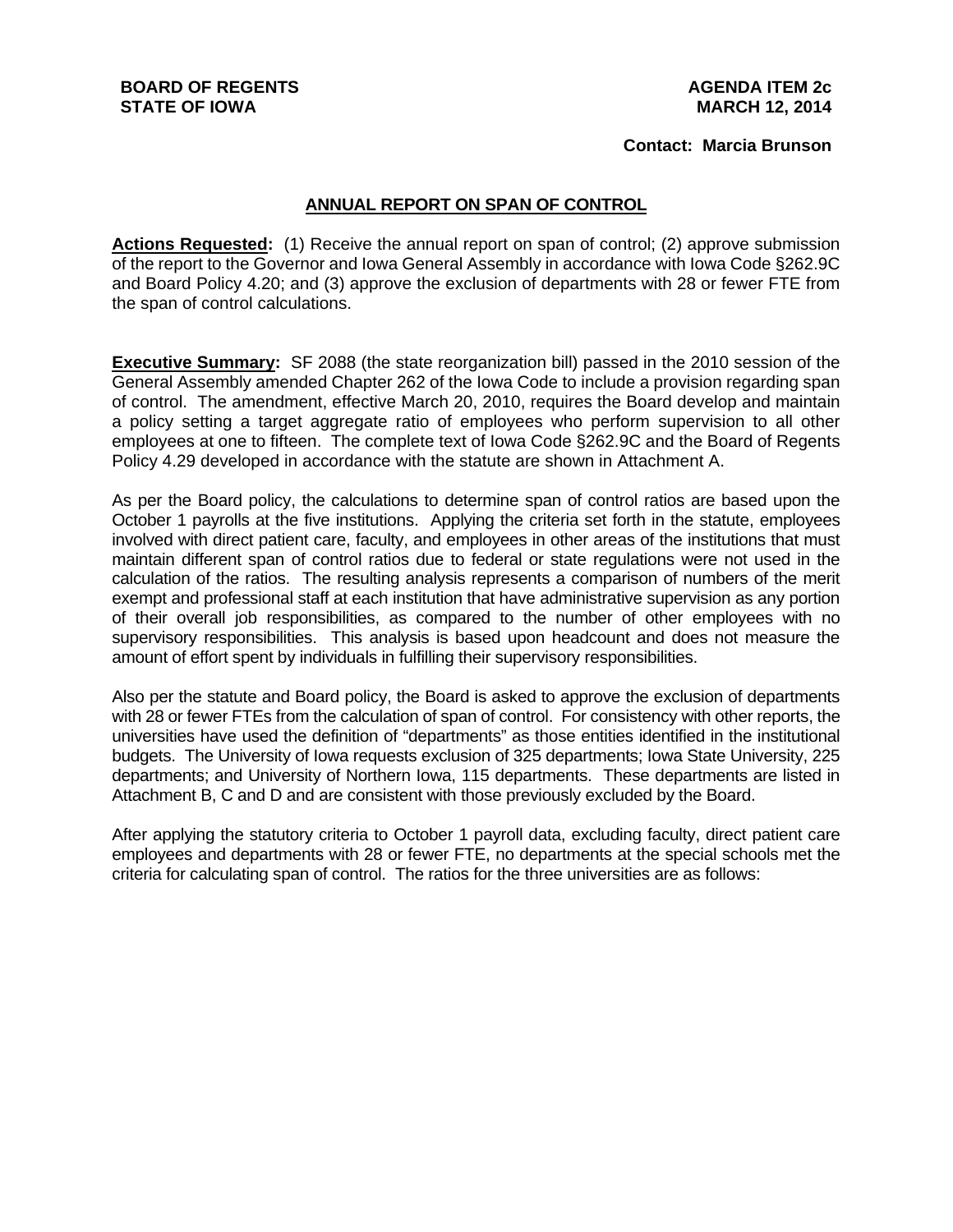|                              | 2010    | 2011    | 2012    | 2013    |
|------------------------------|---------|---------|---------|---------|
| University of Iowa           | 1/11.66 | 1/11.22 | 1/11.30 | 1/11.22 |
| <b>Iowa State University</b> | 1/19.42 | 1/16.42 | 1/17.25 | 1/14.9  |
| University of Northern Iowa  | 1/14.78 | 1/15.02 | 1/15.10 | 1/13.82 |

The institutions continue to seek the most efficient and effective staffing mix to achieve and maintain excellence in fulfillment of their threefold mission of teaching, research and service. Each of the institutions has unique considerations impacting the individual calculations. This span of control analysis is one consideration in determination of the appropriate staffing mix for each institution, along with the skills and expertise to perform the various forms of work required, the degree of oversight and regulation required in each context, the risk of errors and other considerations balancing efficiency with the quality and effectiveness of the work. The universities will continue to examine span of control as one of these considerations as they continue to provide annual reports to the Board, along with other analysis provided as part of the annual Comprehensive Human Resources Report.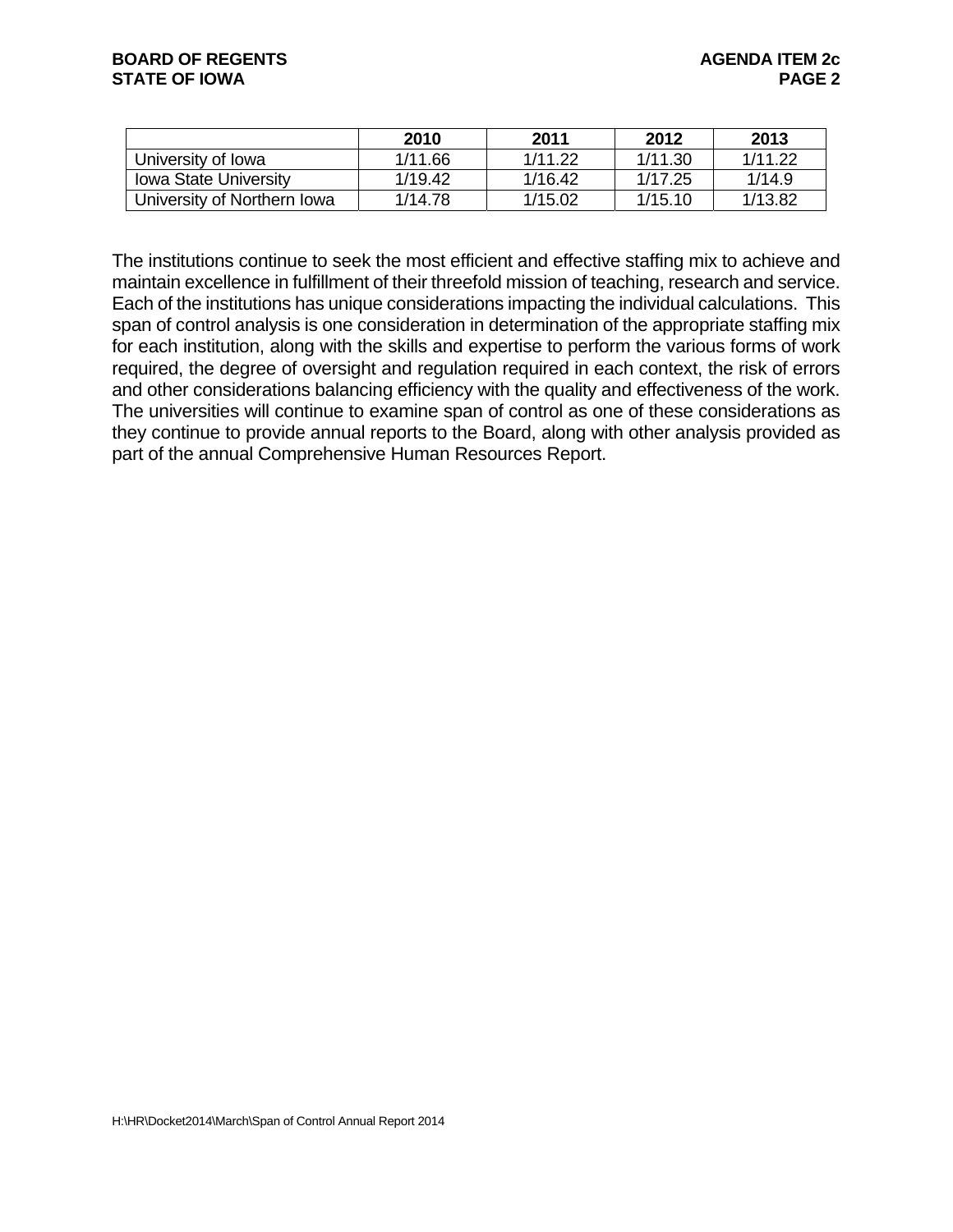### **Iowa Code §262.9C Span of control policy**

- 1. The state board of regents shall develop and maintain a policy regarding the aggregate ratio of the number of employees per supervisory employee at each of the institutions under the control of the board subject to the requirements of this section.
- 2. The target span of control aggregate ratio of supervisory employees to other employees shall be one to fifteen. The target span of control ratio shall not apply to employees involved with direct patient care, faculty, and employees in other areas of the institutions that must maintain different span of control ratios due to federal or state regulations.
- 3. For the purposes of this section, *"supervisory employee"* means a public employee who is not a member of a collective bargaining unit and who has authority, in the interest of a public employer, to hire, transfer, suspend, lay off, recall, promote, discharge, assign, reward, or discipline other public employees, to direct such public employees, or to adjust the grievances of such public employees, or to effectively recommend any such action.
- 4. The policy shall allow departments within an institution under the control of the state board of regents with twenty-eight or fewer full-time equivalent employee positions to be granted an exception to the policy by the board. Departments applying for an exception shall file a statement of need with the applicable institutional human resources office and the office shall make a recommendation to the state board of regents.
- 5. The state board of regents shall present an interim report to the governor and general assembly on or before April 1, 2010, with annual updates detailing the effects of the policy on the composition of the workforce, cost savings, efficiencies, and outcomes. In addition, the report and annual updates shall identify those departments within each institution under the control of the board granted an exception by the board to the policy as provided in this section.

### **Board of Regents Policy -- 4.20 Span of Control**

As required by Iowa Code Subsection 262.9C, the target aggregate ratio of supervisory employees to other employees at institutions governed by the Board of Regents shall be one to fifteen.

Exempted from the target aggregate span of control ratio are employees involved with direct patient care, faculty and employees in other areas of the institutions that must maintain different span of control ratios due to federal or state regulations.

Departments within the Board of Regents enterprise with 28 or fewer full-time equivalent employees may also be granted an exception to this policy by specific approval of the Board of Regents. The request for an exception shall be brought forward by the institutional human resources offices as a recommendation to the Board.

On or before April 1 of each year, a report shall be filed with the Governor and the General Assembly detailing the effects of this policy on the composition of the workforce, cost savings, efficiencies and outcomes. The report shall also identify any department granted an exception by the Board to the policy. The report shall be compiled using payroll data as of October 1 of each year and shall be submitted to the Board for its approval prior to submission to the Governor and General Assembly.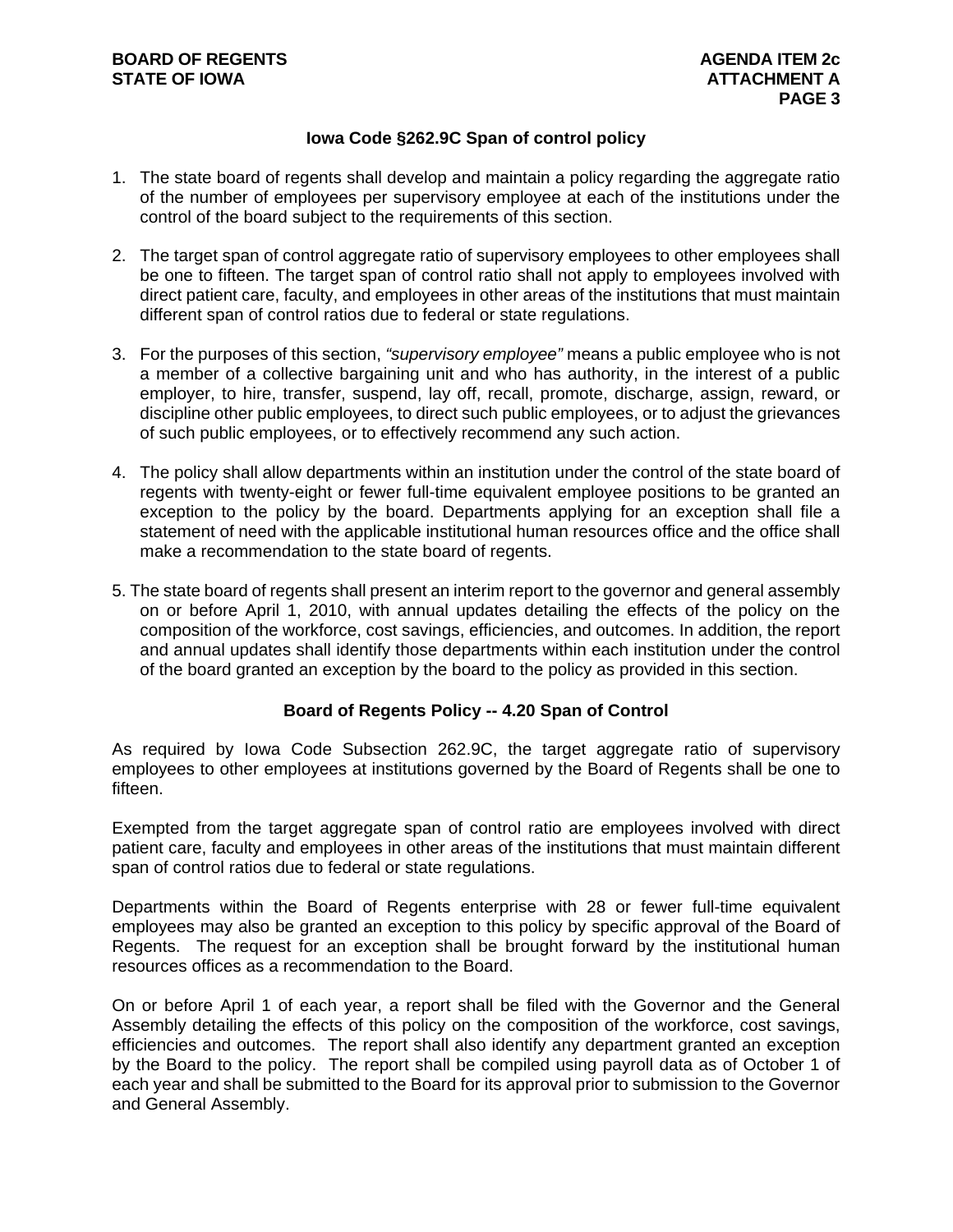# **UNIVERSITY OF IOWA DEPARTMENTS WITH 28 OR FEWER FTE**

| Accounting/Tippie College of Business                                     |
|---------------------------------------------------------------------------|
| Accounts Payable & Travel/VP Finance & Operations                         |
| <b>ACO Support/VP Medical Affairs</b>                                     |
| Administration/Center for Disabilities & Development                      |
| Administration/Spec Child Health Services-M&R                             |
| Administration/Student Health                                             |
| <b>Administration/VP Medical Affairs</b>                                  |
| Aerospace Studies/University College                                      |
| Alumni Services/VP Strategic Communication                                |
| Ambulatory Care Clinic/Psychiatric Hospital                               |
| American Studies/College of Liberal Arts & Sciences                       |
| Anesthesiology/UIHC                                                       |
| Anthropology/College of Liberal Arts & Sciences                           |
| Art & Art History/College of Liberal Arts & Sciences                      |
| Art Museum/Office of the Provost                                          |
| Associate VP Finance and CFO, UIHC/VP Medical Affairs                     |
| <b>Athletics Facility/Athletics</b>                                       |
| Banquets and Catering/Student Life                                        |
| Belin-Blank Intnl Center/College of Education                             |
| Biocatalysis/Bioprocessing Center/VP Research                             |
| Biochemistry/Carver College of Medicine                                   |
| Bioengineering/UIHC                                                       |
| Biomedical Engineering/College of Engineering                             |
| Broadcasting Services/VP Strategic Communication                          |
| Business Administration-College/Tippie College of Business                |
| Business Administration-Undergraduate/Tippie College of Business          |
| Business Managers Office/VP Finance & Operations                          |
| Business Services Administration/VP Finance & Operations                  |
| Campus Dining Administration/Student Life                                 |
| Campus Dining Operations/Student Life                                     |
| Cancer Center Support Administration/UIHC                                 |
| Capital Management/UIHC                                                   |
| Cardiothoracic Surgery/Carver College of Medicine                         |
| Cardiovascular Center/Carver College of Medicine                          |
| Career Center/Office of the Provost                                       |
| CDD Information Technology Services/Center for Disabilities & Development |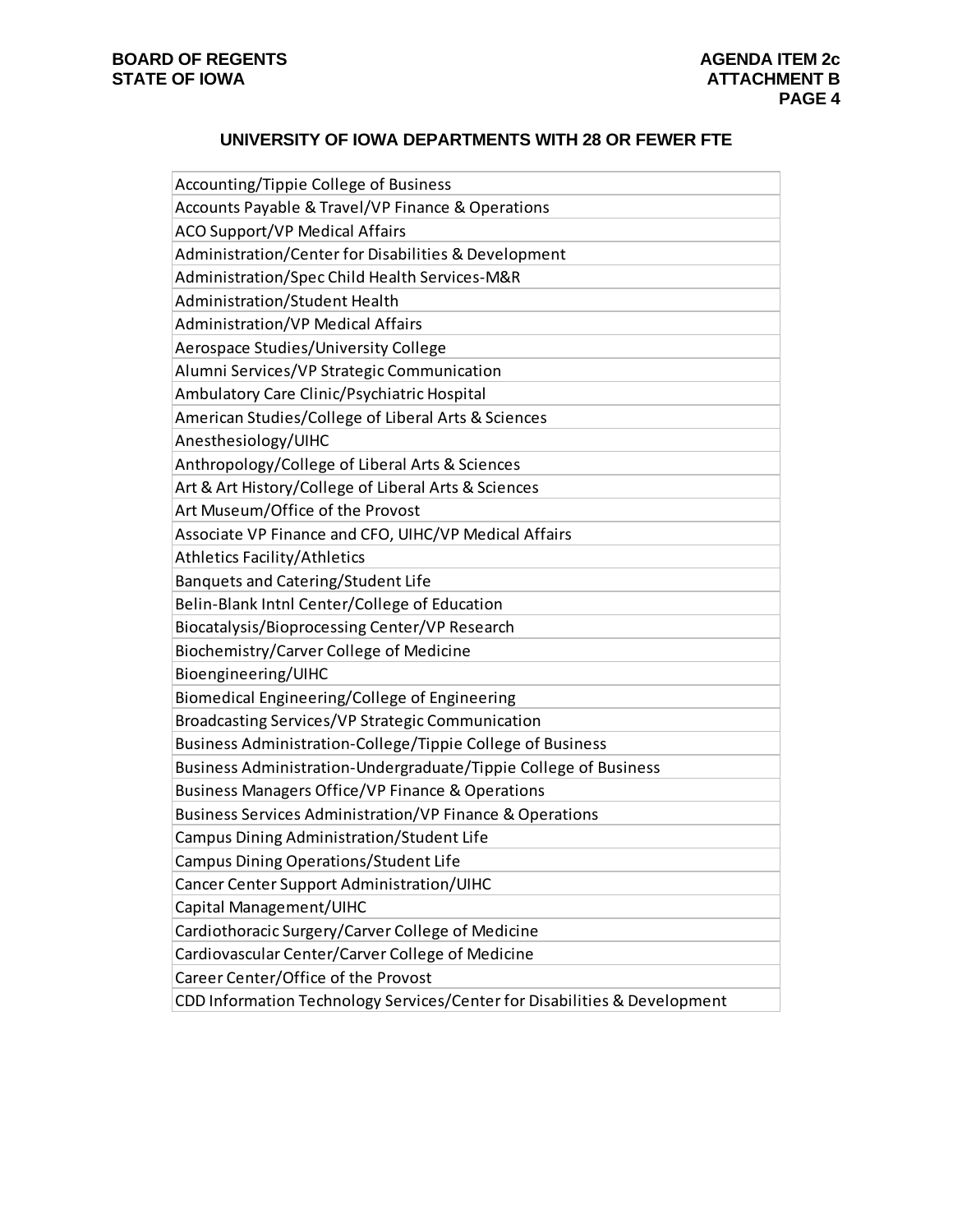| CDD Scheduling/Center for Disabilities & Development                    |
|-------------------------------------------------------------------------|
| CDD-Food & Nutrition Services/Center for Disabilities & Development     |
| Cent Elect Microscopy Facility/VP Research                              |
| Center Bioinformatics Comput Biology/College of Engineering             |
| Center for Advanced Studies In Measures & Assess/College of Education   |
| Center for Diversity and Enrichment/Office of the President             |
| Center for Public Health Statistics/College of Public Health            |
| Center for Student Involvement and Leadership/Student Life              |
| Center for Teaching/Office of the Provost                               |
| Center on Aging/Carver College of Medicine                              |
| Central Mail System/VP Finance & Operations                             |
| Centralized Transcription Services/UIHC                                 |
| Chemical & Biochemical Engineering/College of Engineering               |
| Chemistry/College of Liberal Arts & Sciences                            |
| Chief Diversity Office/Office of the President                          |
| Cinema & Comparative Literature/College of Liberal Arts & Sciences      |
| Civil-Environmental Engineering/College of Engineering                  |
| Classics/College of Liberal Arts & Sciences                             |
| Clinical Enterprise Initiatives/UIHC                                    |
| Clinical Research Resources/Inst for Clinical and Translational Science |
| Clinical Staff Office/UIHC                                              |
| Clinics/Student Health                                                  |
| Communication Sciences and Disorders/College of Liberal Arts & Sciences |
| Communication Studies/College of Liberal Arts & Sciences                |
| Community & Behavioral Health/College of Public Health                  |
| Computer Science/College of Liberal Arts & Sciences                     |
| Consultation & Res Med Educ/Carver College of Medicine                  |
| Continuing Education/Carver College of Medicine                         |
| Continuing Education/College of Pharmacy                                |
| Contracts & Assignments/Student Life                                    |
| Creative Writing/College of Liberal Arts & Sciences                     |
| C-Stores/Student Life                                                   |
| CTR Health Effect of Environment/VP Research                            |
| Dance/College of Liberal Arts & Sciences                                |
| Dean of Students/Student Life                                           |
| Dentistry Administration/College of Dentistry                           |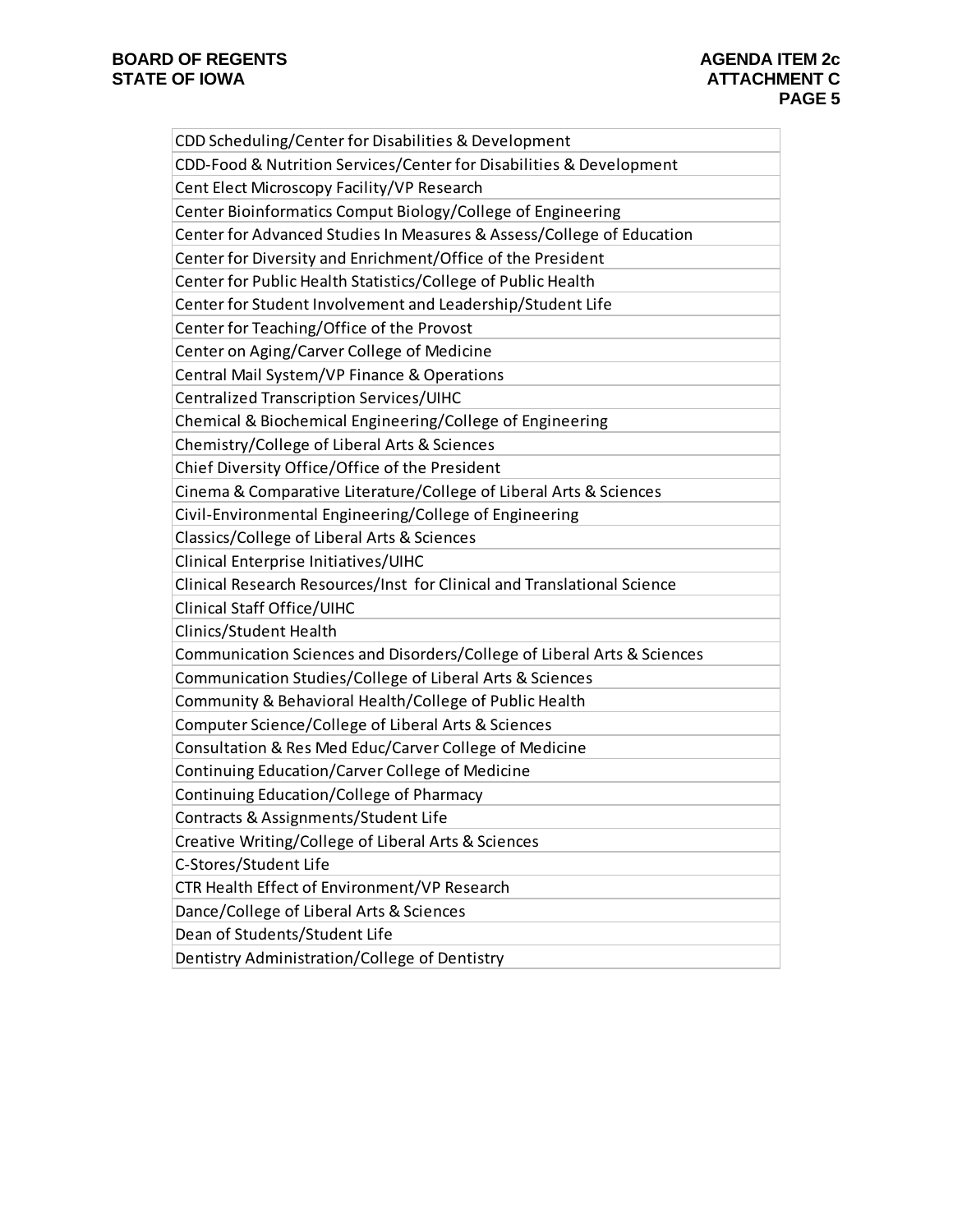| Dermatology/Carver College of Medicine                                   |
|--------------------------------------------------------------------------|
| Des Moines John and Mary Pappajohn Education Center/Continuing Education |
| Disability Resource Library/Center for Disabilities & Development        |
| Division of Continuing Education/Continuing Education                    |
| Division of Drug Information Services/College of Pharmacy                |
| Division of Sponsored Programs/VP Research                               |
| Dows Institute-Research/College of Dentistry                             |
| Economics/Tippie College of Business                                     |
| Educ Policy & Leadership Studies/College of Education                    |
| Education Administration/College of Education                            |
| Electrical-Computer Engineering/College of Engineering                   |
| <b>Emergency Medicine/Carver College of Medicine</b>                     |
| Employment Policies Group/Center for Disabilities & Development          |
| EMSLRC/UIHC                                                              |
| Endodontics/College of Dentistry                                         |
| Engineering Administration/College of Engineering                        |
| Engineering Computer Network/College of Engineering                      |
| Engineering Electronics Shop/College of Engineering                      |
| Engineering Mechanical Shop/College of Engineering                       |
| English as Second Language/College of Liberal Arts & Sciences            |
| English/College of Liberal Arts & Sciences                               |
| Environmental Health and Safety/VP Research                              |
| EPSDT Services Program/Spec Child Health Services-M&R                    |
| Equal Opportunity and Diversity/Office of the President                  |
| Evaluation & Assessment Center/College of Education                      |
| Evaluation & Examination Service/Office of the Provost                   |
| Facilities Administration/Student Life                                   |
| Facilities Management-GEF/VP Finance & Operations                        |
| Facilities Management-Inventory/VP Finance & Operations                  |
| Facilities Management-Surplus/VP Finance & Operations                    |
| Facility Services Admin/UIHC                                             |
| Family Dentistry/College of Dentistry                                    |
| Family Medicine/Carver College of Medicine                               |
| Finance & University Services/VP Finance & Operations                    |
| Finance/Tippie College of Business                                       |
| Financial Operations/VP Medical Affairs                                  |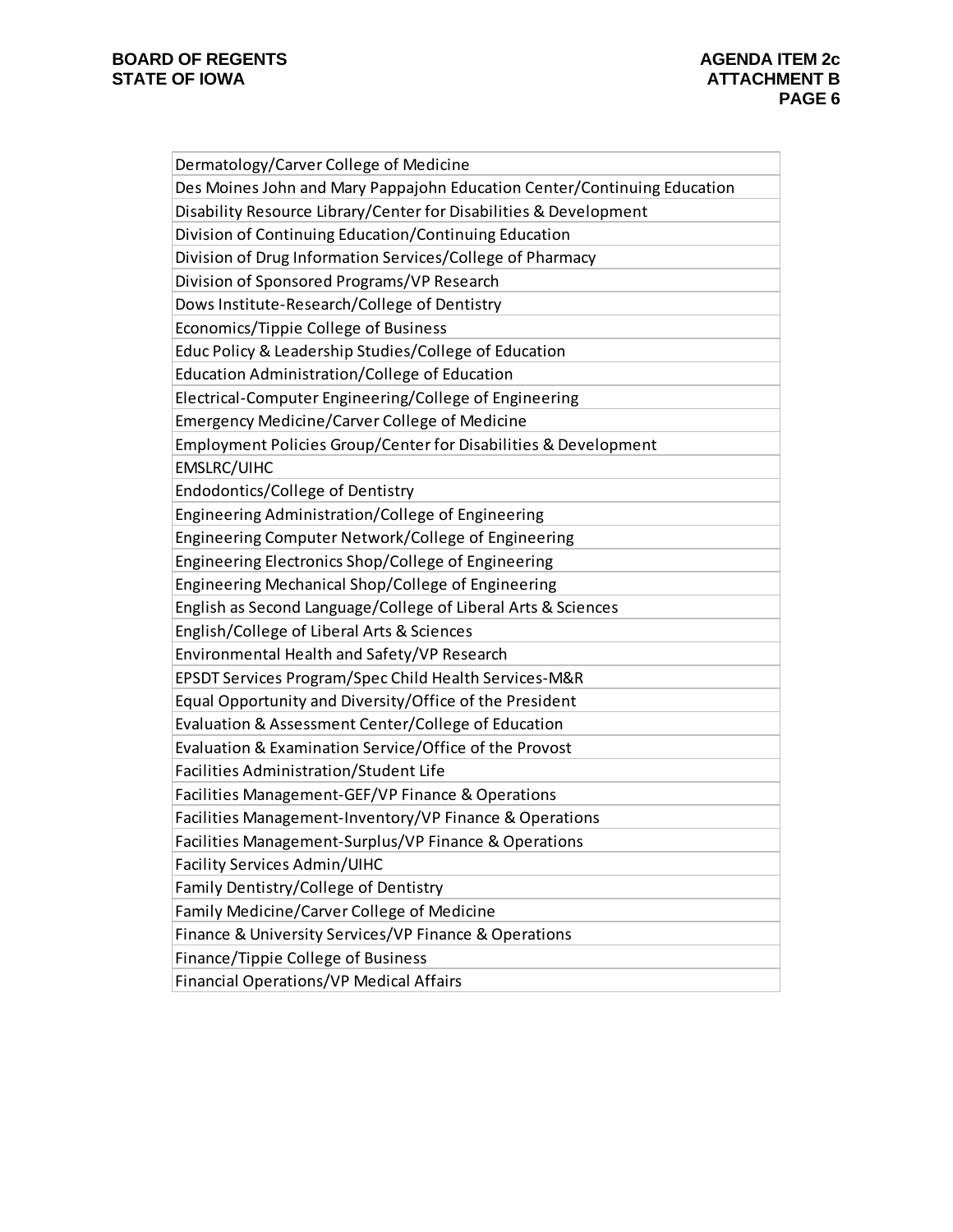| Food & Nutrition Services/Psychiatric Hospital                     |
|--------------------------------------------------------------------|
| General Counsel/Office of the General Counsel                      |
| Geography/College of Liberal Arts & Sciences                       |
| Geoscience/College of Liberal Arts & Sciences                      |
| Global Region Environmental Research Center/VP Research            |
| Governmental Relations/Office of the President                     |
| Graduate College Administration/Graduate College                   |
| <b>Graduate Medical Education/UIHC</b>                             |
| Grants & Contracts/Spec Child Health Services-M&R                  |
| Grounds/UIHC                                                       |
| <b>Guest Services/UIHC</b>                                         |
| Guest Services-info desk/UIHC                                      |
| Hancher/VP Strategic Communication                                 |
| Health and Disability Center/Center for Disabilities & Development |
| Health and Human Physiology/College of Liberal Arts & Sciences     |
| Health Iowa/Student Health                                         |
| Health Management & Policy/College of Public Health                |
| Health Policy and Government Relations/VP Medical Affairs          |
| Health Protection Monitoring/UIHC                                  |
| Heart and Vascular Center/Carver College of Medicine               |
| Heart Center/UIHC                                                  |
| High Throughput Screen Facility/VP Research                        |
| High-Res Mass Spect Facility/VP Research                           |
| History/College of Liberal Arts & Sciences                         |
| Honors Program/University College                                  |
| Hospital Dentistry/College of Dentistry                            |
|                                                                    |
| <b>Hospital Graphics/UIHC</b>                                      |
| Hospital Stores/UIHC                                               |
| Housekeeping & Grounds/Center for Disabilities & Development       |
| Housekeeping & Grounds/Psychiatric Hospital                        |
| Human Resources/VP Medical Affairs                                 |
| Human Subjects/IRB Office/VP Research                              |
| Hygienic Laboratory-Administration/University Hygienic Lab         |
| Hygienic Laboratory-Computer/University Hygienic Lab               |
| Hygienic Laboratory-Other Support Services/University Hygienic Lab |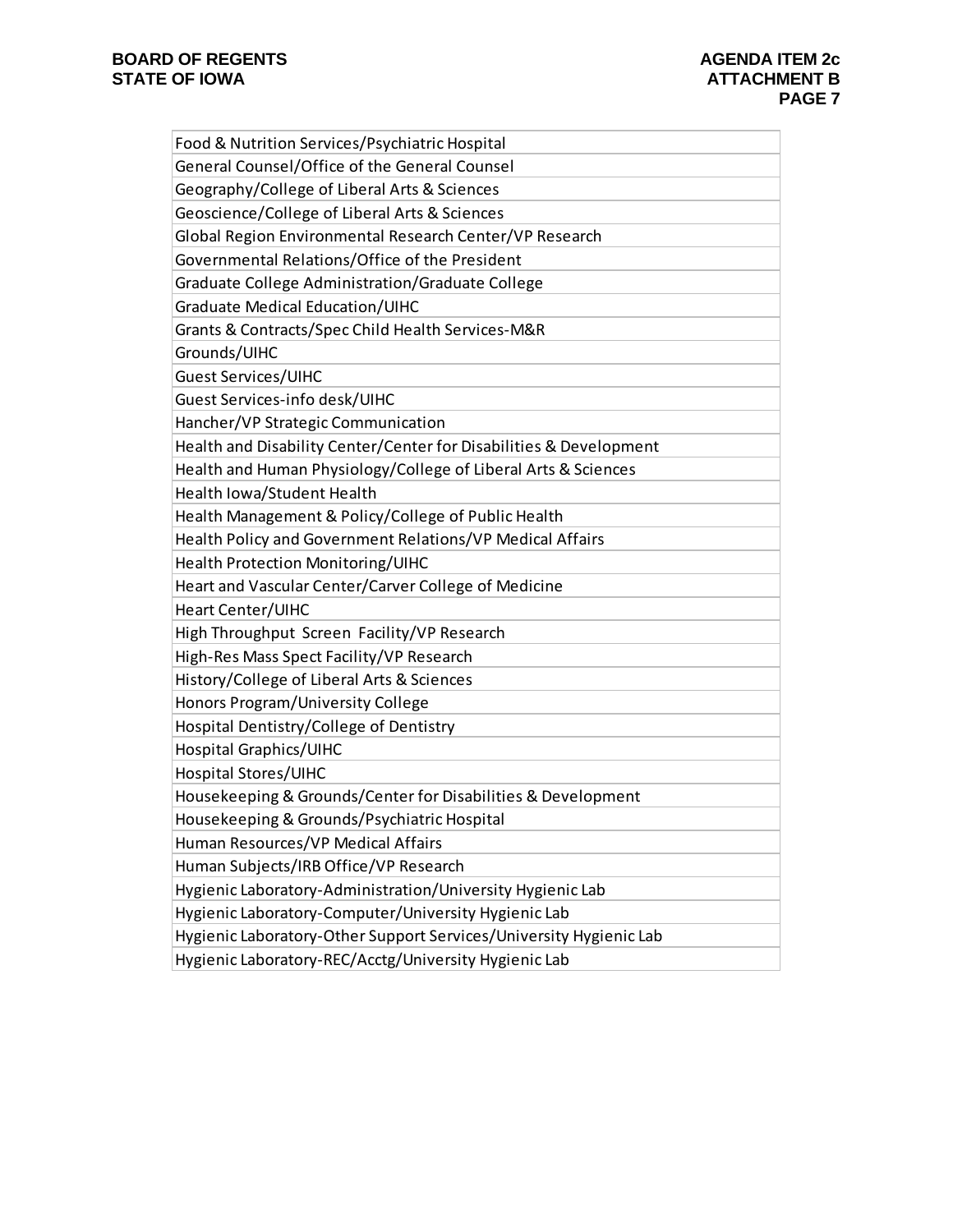| IA Consortium Substance Abuse/VP Research                                               |
|-----------------------------------------------------------------------------------------|
| IH Waiver Services/Spec Child Health Services-M&R                                       |
| Informatics/Inst for Clinical and Translational Science                                 |
| Inpatient Case Management/UIHC                                                          |
| Inst for Clinical and Translational Science/Inst for Clinical and Translational Science |
| Institute for Human Genetics/Carver College of Medicine                                 |
| Institute for Public Health Practice/College of Public Health                           |
| Integrated Call Center Services/UIHC                                                    |
| Integrated Strategic Planning/VP Medical Affairs                                        |
| Interdepartmental Programs/Tippie College of Business                                   |
| Interdisciplinary Programs/Graduate College                                             |
| Internal Audit/Office of the President                                                  |
| International Writing/Graduate College                                                  |
| Iowa Lakeside Laboratory/Continuing Education                                           |
| Iowa Testing Programs/College of Education                                              |
| IRL-Engineering Services/Iowa River Landing                                             |
| IRL-ESS & Guest Services/Iowa River Landing                                             |
| IRL-Materials Services/Iowa River Landing                                               |
| IRL-Pathology/Iowa River Landing                                                        |
| IRL-Pharmacy/Iowa River Landing                                                         |
| IRL-Radiology/Iowa River Landing                                                        |
| ITS-CIO Office/Information Technology                                                   |
| ITS-Instructional Services/Information Technology                                       |
| ITS-Research Services/Information Technology                                            |
| ITS-Security Office/Information Technology                                              |
| Journalism & Mass Communication/College of Liberal Arts & Sciences                      |
| Labor Center/Continuing Education                                                       |
| Laundry & Linen Services/UIHC                                                           |
| Laundry/VP Finance & Operations                                                         |
| Law Library/College of Law                                                              |
| Law, HP & Disability Center/College of Law                                              |
| Law-Central Admin, Facilities/College of Law                                            |
| Law-Faculty/College of Law                                                              |
| Law-Iowa Nonprofit Resource Center/College of Law                                       |
| Law-Student Services Programs/College of Law                                            |
| Learning Resource Center/College of Education                                           |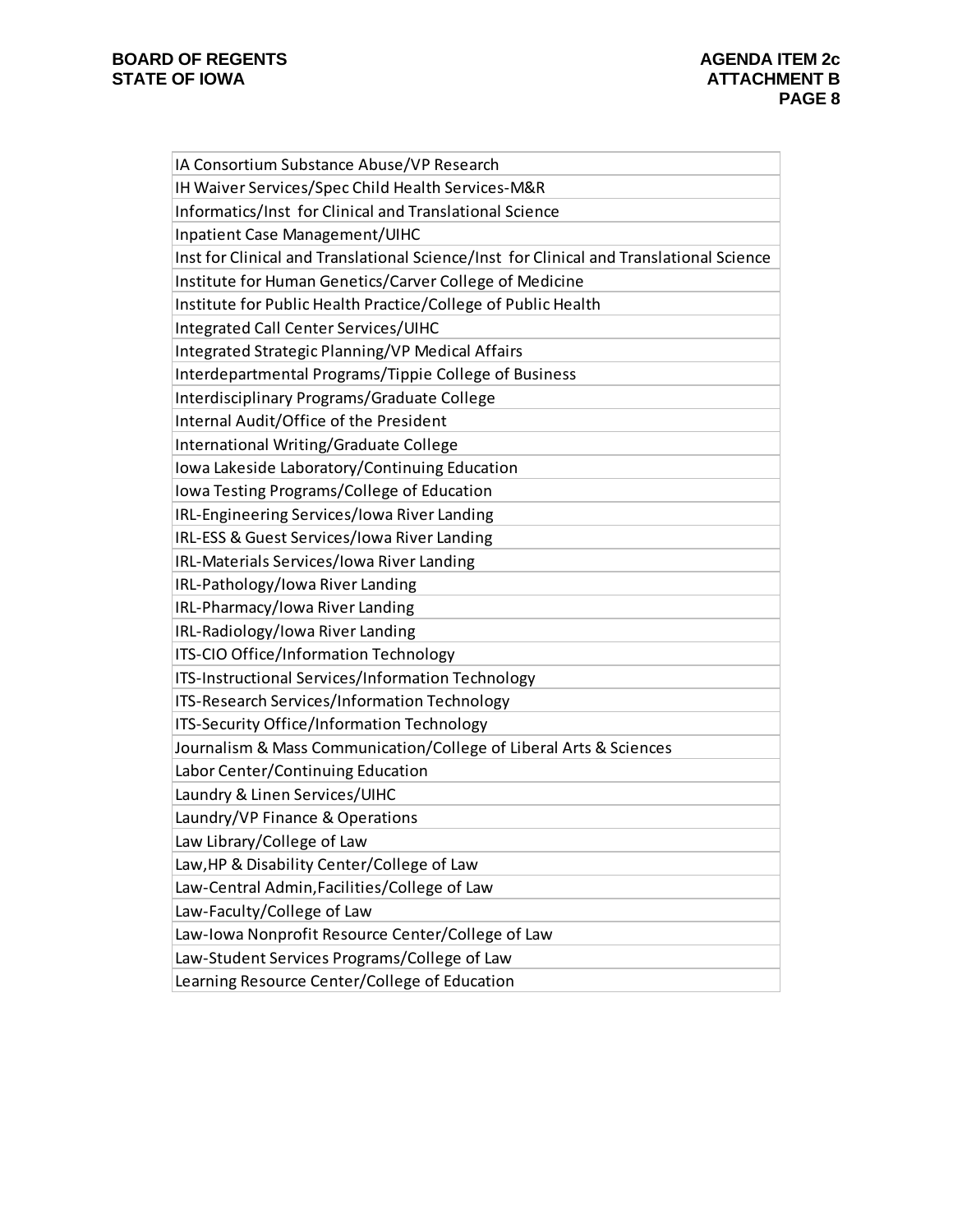| Level 1 Trauma Program/UIHC                                            |
|------------------------------------------------------------------------|
| Library & Information Science/Graduate College                         |
| Management & Organizations/Tippie College of Business                  |
| Management Sciences/Tippie College of Business                         |
| Marketing/Tippie College of Business                                   |
| Material Management/VP Finance & Operations                            |
| Material Services, Central Steralizing/Iowa River Landing              |
| Material Services/UIHC                                                 |
| Mathematics/College of Liberal Arts & Sciences                         |
| Mechanical Engineering/College of Engineering                          |
| Medical Ethics/Carver College of Medicine                              |
| Medical Instruments/UIHC                                               |
| Medical Museum/UIHC                                                    |
| Medical Records/Spec Child Health Services-M&R                         |
| Medicinal Natural Products/College of Pharmacy                         |
| Military Science/University College                                    |
| Music/College of Liberal Arts & Sciences                               |
| Neurology/UIHC                                                         |
| Neurosurgery/Carver College of Medicine                                |
| Non-Hospital Units/UIHC                                                |
| Nursing Administration & General/College of Nursing                    |
| Nursing Services/Center for Disabilities & Development                 |
| Nursing/College of Nursing                                             |
| Nursing/Student Health                                                 |
| Obermann Center For Advanced Studies/VP Research                       |
| Obstetrics & Gynecology/UIHC                                           |
| Ofc of Clinical Quality Safety and Performance Improvement/UIHC        |
| Ofc of Statewide Clinical Educ Prog/Carver College of Medicine         |
| Office of Management & Business Development/Tippie College of Business |
| Office of Student Services/College of Education                        |
| Office of the IACUC/VP Research                                        |
| Office of the Provost/Office of the Provost                            |
| <b>Operations Excellence/UIHC</b>                                      |
| Operative Dentistry/College of Dentistry                               |
| Ophthalmology & Visual Science/UIHC                                    |
| Optical Science Tech Center OSTC/College of Liberal Arts & Sciences    |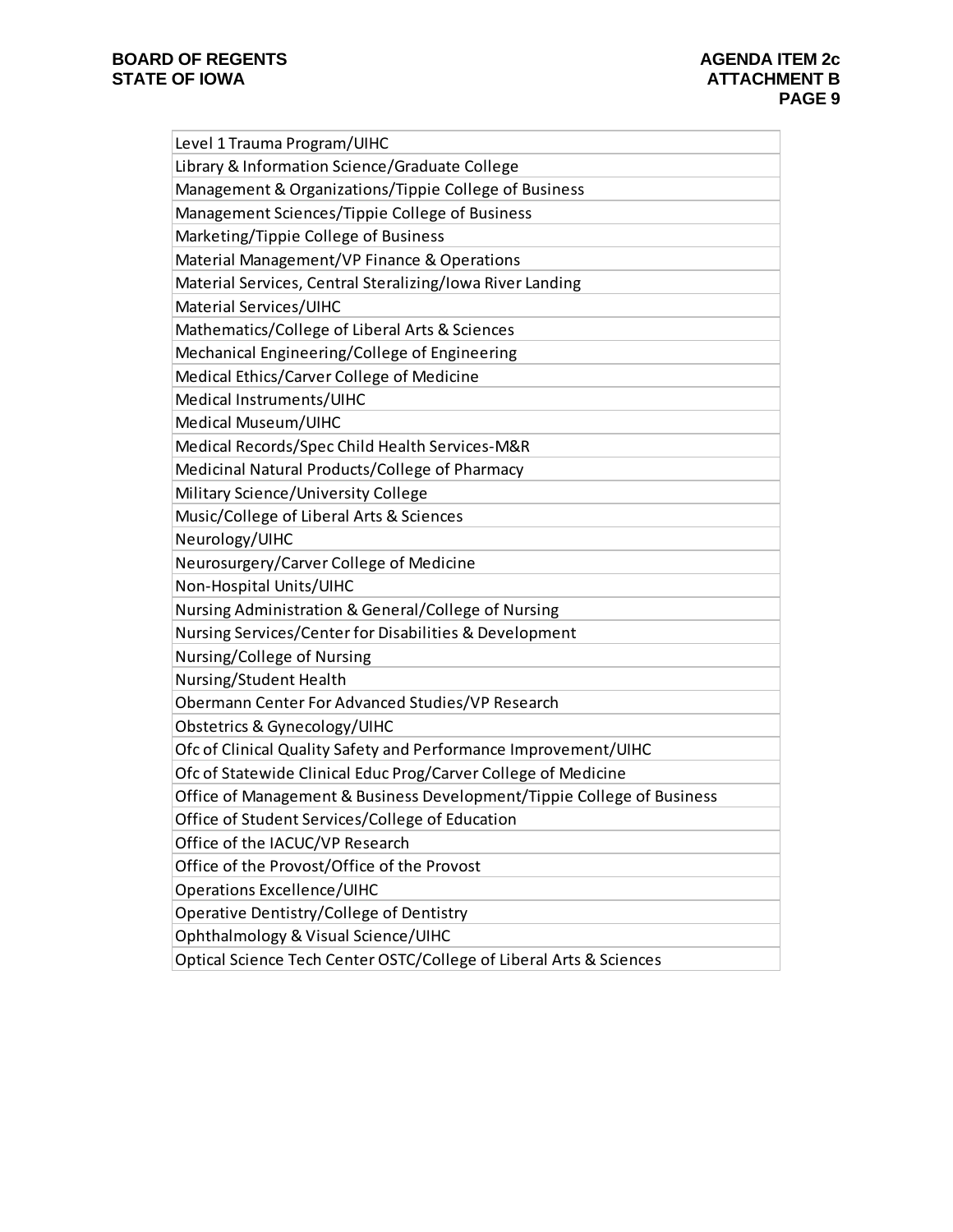| Oral & Maxillofacial Surgery/College of Dentistry                         |
|---------------------------------------------------------------------------|
| Oral Path, Radiology & Medicine/College of Dentistry                      |
| Organizations, Systems & Community/College of Nursing                     |
| Orthodontics/College of Dentistry                                         |
| <b>Outreach Clinics/UIHC Affiliates</b>                                   |
| Parent, Child & Family/College of Nursing                                 |
| Pastoral Services/UIHC                                                    |
| Patient Financial Services/Psychiatric Hospital                           |
| Patient Library/UIHC                                                      |
| Patient Representatives/UIHC                                              |
| Pediatric Dentistry/College of Dentistry                                  |
| Pediatrics/UIHC                                                           |
| Pentacrest Museums/VP Research                                            |
| Periodontics/College of Dentistry                                         |
| Pharmaceutical Sciences and Experimental Therapeutics/College of Pharmacy |
| Pharmaceutics/College of Pharmacy                                         |
| Pharmacology/Carver College of Medicine                                   |
| Pharmacy Practice and Science/College of Pharmacy                         |
| Pharmacy/College of Pharmacy                                              |
| Philosophy/College of Liberal Arts & Sciences                             |
| Physical Therapy/Carver College of Medicine                               |
| Physical Therapy/Center for Disabilities & Development                    |
| Physician Assistant/Carver College of Medicine                            |
| Physiology/Carver College of Medicine                                     |
| Plant Operation & Maintenance/Psychiatric Hospital                        |
| Plant Operations & Maintenance/Center for Disabilities & Development      |
| Political Science/College of Liberal Arts & Sciences                      |
| Ponseti International/Carver College of Medicine                          |
| President/Office of the President                                         |
| Preventive & Community Dentistry/College of Dentistry                     |
| Printing Department Services/VP Finance & Operations                      |
| <b>Procurement Services/UIHC</b>                                          |
| Production Units/College of Liberal Arts & Sciences                       |
| Project Art/UIHC                                                          |
| Prosthodontics/College of Dentistry                                       |
|                                                                           |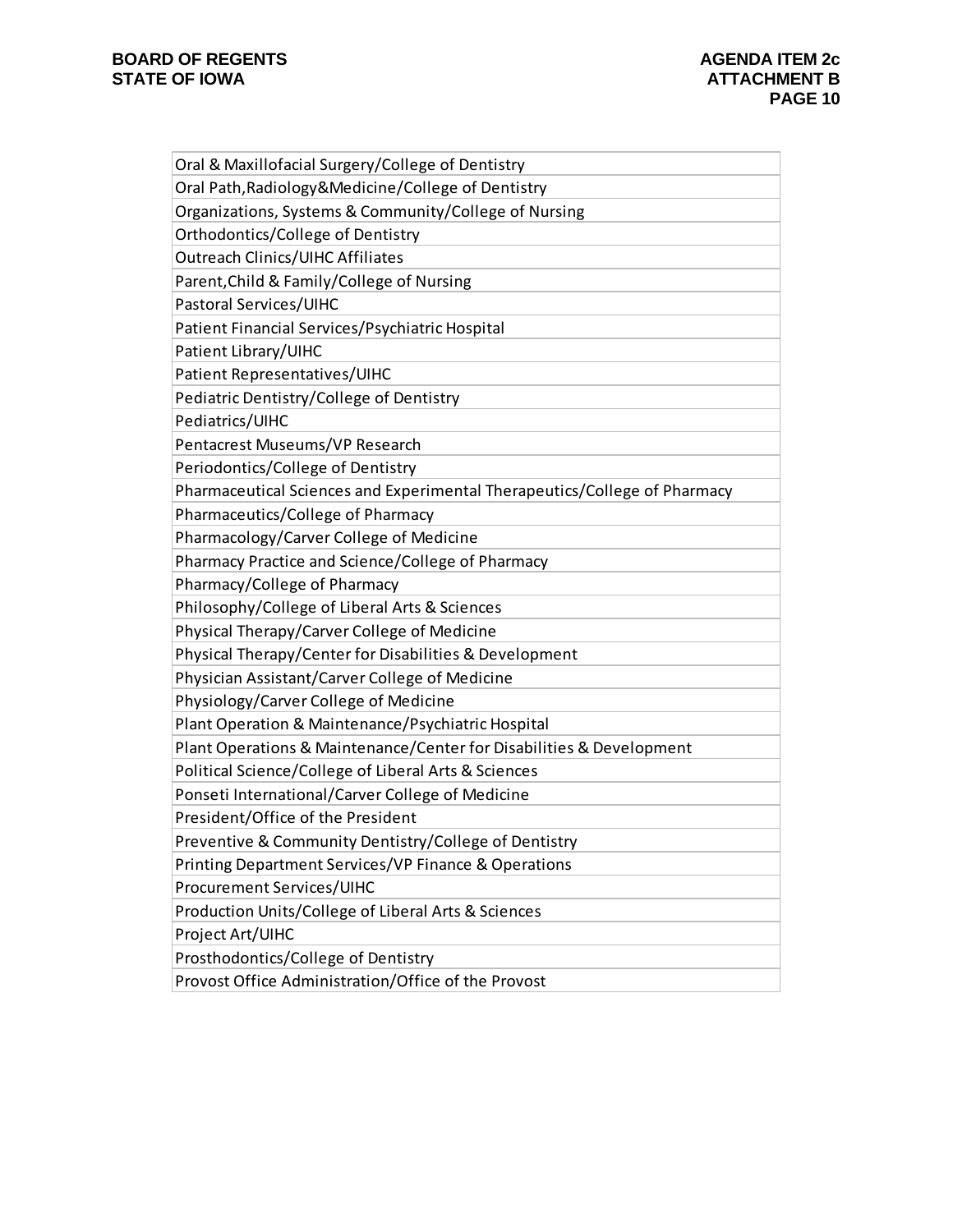| Psych & Quant Foundations/College of Education                    |
|-------------------------------------------------------------------|
| Psychiatry/Psychiatric Hospital                                   |
| Psychology/Center for Disabilities & Development                  |
| Psychology/College of Liberal Arts & Sciences                     |
| Public Health Administration/College of Public Health             |
| Public Policy Center/VP Research                                  |
| Purchasing/VP Finance & Operations                                |
| Radiation Oncology/Carver College of Medicine                     |
| Radiation Oncology/UIHC                                           |
| Radiation Research Laboratory/Carver College of Medicine          |
| Rehab Therapy/UIHC                                                |
| Rehabilitation and Counselor Education/College of Education       |
| Religion/College of Liberal Arts & Sciences                       |
| Report Processing/Center for Disabilities & Development           |
| Research Administration/VP Research                               |
| Research Department/College of Nursing                            |
| Research Information Systems/VP Research                          |
| Research Services Administration/VP Research                      |
| Residence Hall Maintenance/Student Life                           |
| <b>Respiratory Care/UIHC</b>                                      |
| Retail Operations/Student Life                                    |
| Rhetoric/College of Liberal Arts & Sciences                       |
| Risk Management Office/VP Finance & Operations                    |
| Safety & Security/Center for Disabilities & Development           |
| Safety & Security/Psychiatric Hospital                            |
| Shipping-Receiving/UIHC                                           |
| Social Services/Center for Disabilities & Development             |
| Social Services/Psychiatric Hospital                              |
| Social Services/UIHC                                              |
| Social Work/College of Liberal Arts & Sciences                    |
| Sociology/College of Liberal Arts & Sciences                      |
| Spanish & Portuguese/College of Liberal Arts & Sciences           |
| State Archaeologist/VP Research                                   |
| Statistics & Actuarial Science/College of Liberal Arts & Sciences |
| Stead Technology Services Group/Tippie College of Business        |
| Strategic Relations/UIHC                                          |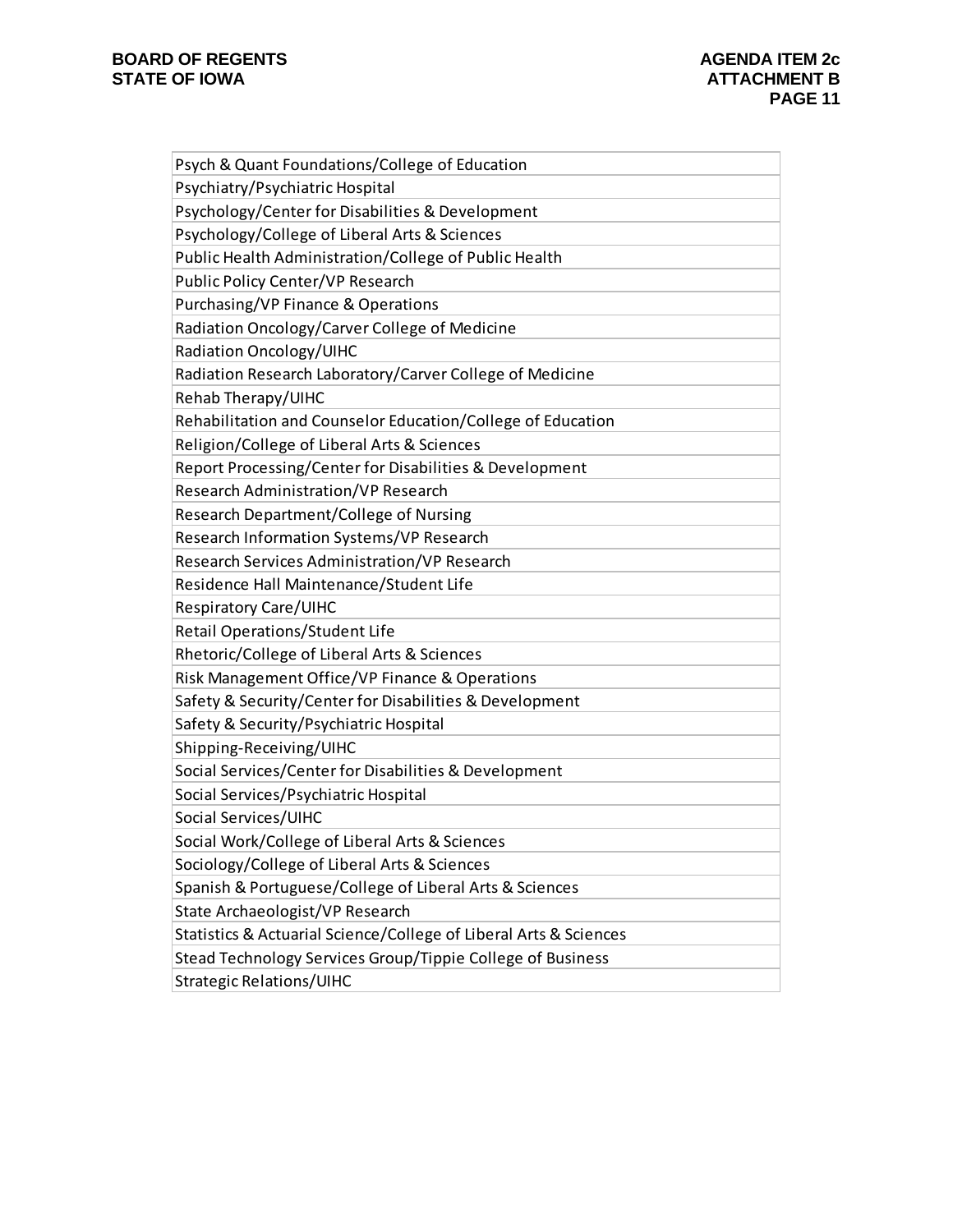| Student Disability Services/Student Life                                      |
|-------------------------------------------------------------------------------|
| Student Financial Aid Operations/Office of the Provost                        |
| Student Life/Student Life                                                     |
| <b>Student Organizations/Student Life</b>                                     |
| Summer Sports Program/Athletics                                               |
| Surgery/UIHC                                                                  |
| Teacher Leader Center/College of Education                                    |
| Teaching and Learning/College of Education                                    |
| Technology Innovation Center/Oakdale Campus                                   |
| Training & Project Services/Center for Disabilities & Development             |
| Treasury Operations/VP Finance & Operations                                   |
| UHC Clinics/Center for Disabilities & Development                             |
| UI Center for Conferences/Continuing Education                                |
| UI Children's Hospital/UIHC                                                   |
| UI Health Plan/UIHC Affiliates                                                |
| Ul Press Office Operations/Graduate College                                   |
| Ul Research Foundation/Oakdale Campus                                         |
| Ul Statewide Health Services/UIHC                                             |
| UIHC & FPP Outreach-Administration/UIHC Affiliates                            |
| <b>UIHC Compliance Office/UIHC</b>                                            |
| UIHF - Revenue & Decision Supp/VP Medical Affairs                             |
| University Apartments/Student Life                                            |
| University College/University College                                         |
| University Communication and Marketing/VP Strategic Communication             |
| University Counseling/Student Life                                            |
| University Creative Services/VP Strategic Communication                       |
| University Employee Health Clinic/UIHC                                        |
| University Housing Administration/Student Life                                |
| University Marketing and Media Production/VP Strategic Communication          |
| University News Services/VP Strategic Communication                           |
| Urban & Regional Planning/Graduate College                                    |
| Urology/Carver College of Medicine                                            |
| <b>Utilization Management/UIHC</b>                                            |
| Volunteer Program/UIHC                                                        |
| Women's Resource & Action Center/Student Life                                 |
| World Languages, Literatures, and Cultures/College of Liberal Arts & Sciences |
| Writing Program/Continuing Education                                          |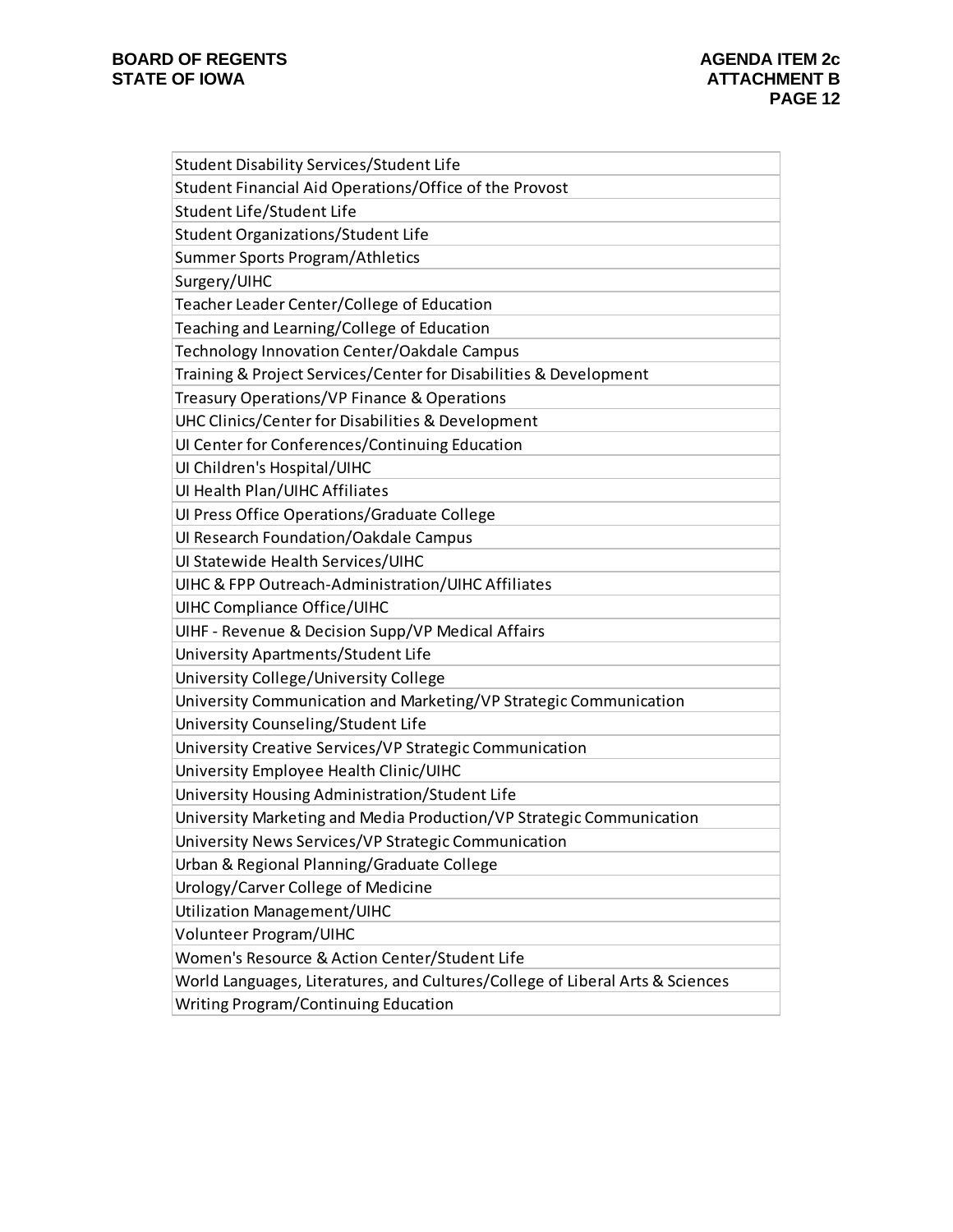# **IOWA STATE UNIVERSITY DEPARTMENTS WITH 28 OR FEWER FTE**

| 4-H FOUNDATION                                    |
|---------------------------------------------------|
| <b>ACCOUNTING</b>                                 |
| AEROSPACE ENGINEERING                             |
| AG & LIFE SCI ADMINISTRATION                      |
| AG 450 FARM                                       |
| <b>AGRICULTURAL &amp; BIOSYSTEMS ENGR - ENGR</b>  |
| <b>AGRICULTURAL EDUCATION &amp; STUDIES</b>       |
| AGRICULTURE CAREER SERVICES                       |
| <b>AGRICULTURE COMMUNICATIONS</b>                 |
| <b>AGRICULTURE EXPERIMENT STATION</b>             |
| <b>AGRONOMY EXTENSION</b>                         |
| AIR FORCE AEROSPACE STUDIES                       |
| <b>ALUMNI ASSOCIATION</b>                         |
| <b>ANTHROPOLOGY</b>                               |
| APPAREL, EVENTS & HOSPITALITY MGMT                |
| <b>ARCHITECTURE</b>                               |
| <b>ART &amp; DESIGN</b>                           |
| <b>BAKER CENTER BIOINFORMATICS/BIOL STAT</b>      |
| BIOCHEMISTRY/BIOPHYSICS & MOLC BIOL-AGLS          |
| BIOCHEMISTRY/BIOPHYSICS & MOLC BIOL-LAS           |
| <b>BIOECONOMY INSTITUTE</b>                       |
| <b>BIOMEDICAL SCIENCES</b>                        |
| BIOSAFETY INST GENETICALLY MODFD AT PROD          |
| <b>BOOKSTORE</b>                                  |
| BRENTON CENTER FOR AG INSTRITECH TRANSF           |
| <b>BUSINESS</b>                                   |
| <b>BUSINESS ADMINISTRATION</b>                    |
| <b>BUSINESS CAREER SERVICES</b>                   |
| <b>BUSINESS GRADUATE PROGRAM</b>                  |
| <b>BUSINESS SERVICES</b>                          |
| <b>BUSINESS UNDERGRADUATE PROGRAM</b>             |
| <b>CAMPUS ORGANIZATIONS</b>                       |
| <b>CARRIE CHAPMAN CATT CENTER</b>                 |
| CENTER FOR AGRICULTURAL & RURAL DEVELOP           |
| <b>CENTER FOR AGRICULTURAL LAW &amp; TAXATION</b> |
| CENTER FOR BIORENEWABLE CHEMICALS                 |
| <b>CENTER FOR BUILDING ENERGY RESEARCH</b>        |
| <b>CENTER FOR CATALYSIS</b>                       |
| <b>CENTER FOR CROPS UTILIZATION RESEARCH</b>      |
| <b>CENTER FOR E-DESIGN</b>                        |
| <b>CENTER FOR EXCELLENCE IN LEARN &amp; TEACH</b> |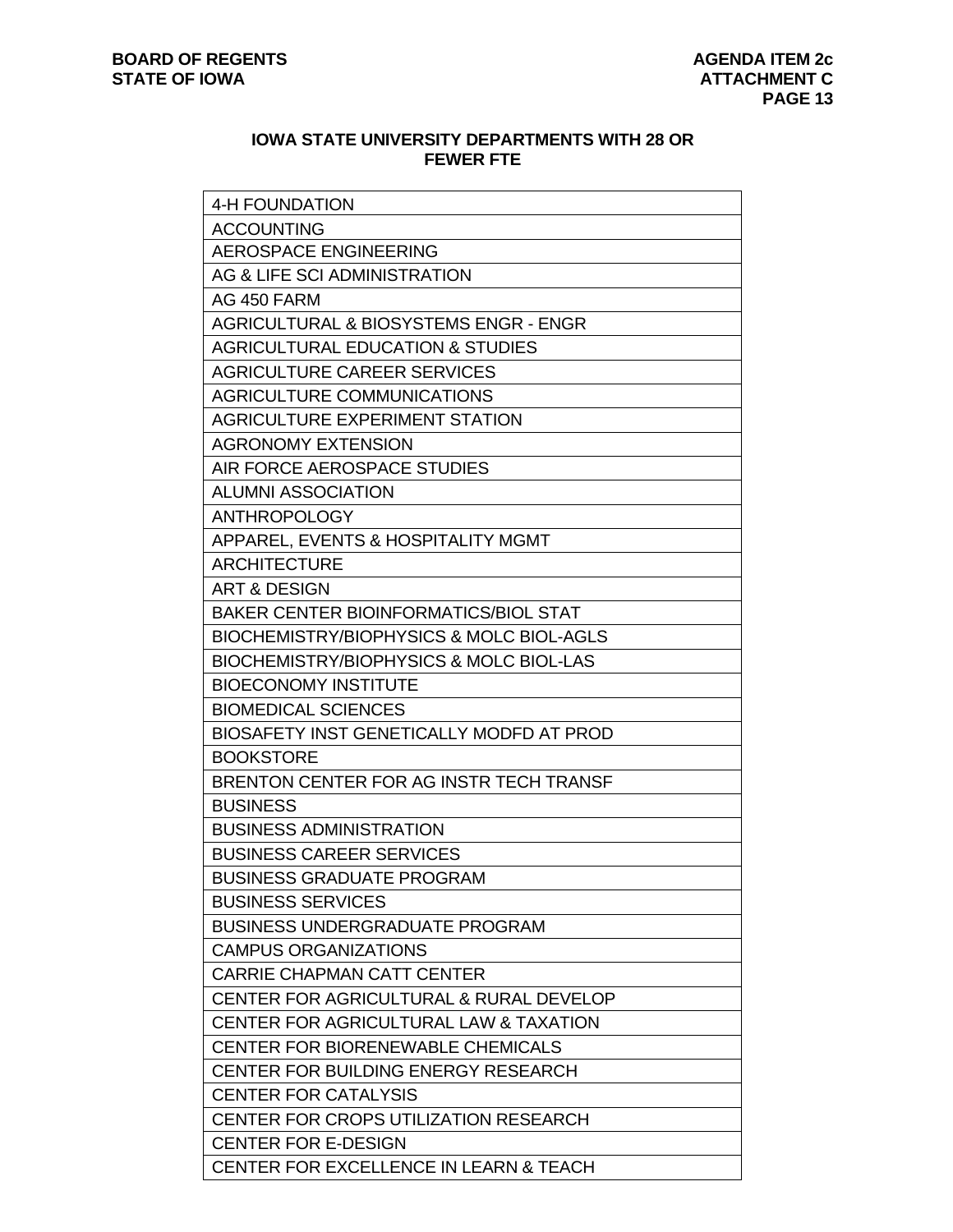| CENTER FOR FOOD SECURITY/PUBLIC HEALTH          |
|-------------------------------------------------|
| CENTER FOR NONDESTRUCTIVE EVALUATION            |
| <b>CENTER FOR PLANT BREEDING</b>                |
| <b>CENTER FOR PLANT GENOMICS</b>                |
| <b>CENTER FOR SURVEY STAT/METHODOLOGY</b>       |
| CENTER FOR SUSTAINABLE ENVIRONMENTAL TCH        |
| CENTER FOR SUSTAINABLE RURAL LIVELIHOODS        |
| <b>CENTRAL STORES</b>                           |
| <b>CHEMICAL &amp; BIOLOGICAL ENGINEERING</b>    |
| <b>CHEMISTRY STORES</b>                         |
| CIVIL, CONSTRUCTION & ENVIRONMENTAL ENG         |
| <b>COMMUNICATIONS &amp; EXTERNAL RELATIONS</b>  |
| <b>COMMUNITIES - EXTENSION</b>                  |
| <b>COMMUNITY &amp; REGIONAL PLANNING</b>        |
| <b>COMPUTER SCIENCE</b>                         |
| <b>CONFERENCE PLANNING &amp; MANAGEMENT</b>     |
| COOPERATIVE EXTENSION FIELD PROGRAM             |
| <b>DESIGN EXTENSION</b>                         |
| <b>DESIGN STUDIES</b>                           |
| <b>DESTINATION IOWA STATE-NEW STUDENT PRGMS</b> |
| ECOLOGY, EVOLUTION & ORGANISMAL BIOL-LAS        |
| ECOLOGY/EVOLUTION & ORGANISMAL BIOL-AGLS        |
| <b>ECONOMICS - LAS</b>                          |
| <b>ECONOMICS-AGLS</b>                           |
| EDUCATIONAL LEADERSHIP & POLICY STUDIES         |
| <b>EDUCATIONAL TALENT SEARCH</b>                |
| <b>EGG INDUSTRY CENTER</b>                      |
| ELECTRICAL AND COMPUTER ENGINEERING             |
| <b>ENGINEERING ADMINISTRATION</b>               |
| <b>ENGINEERING CAREER SERVICES</b>              |
| <b>ENGINEERING COLLEGE RELATIONS</b>            |
| <b>ENGINEERING RESEARCH INSTITUTE</b>           |
| <b>ENGINEERING STUDENT SERVICES</b>             |
| <b>ENGINEERING TECHNOLOGY SUPPORT</b>           |
| <b>ENGINEERING-LAS ONLINE LEARNING</b>          |
| <b>ENGLISH</b>                                  |
| <b>ENROLLMENT SERVICES</b>                      |
| <b>ENTOMOLOGY</b>                               |
| <b>ENVIRONMENTAL PROGRAMS</b>                   |
| <b>EQUAL OPPORTUNITY</b>                        |
| <b>EXTENSION DISTRIBUTION</b>                   |
| <b>EXTENSION IT</b>                             |
| EXTENSION ORGANIZATIONAL ADVANCEMENT            |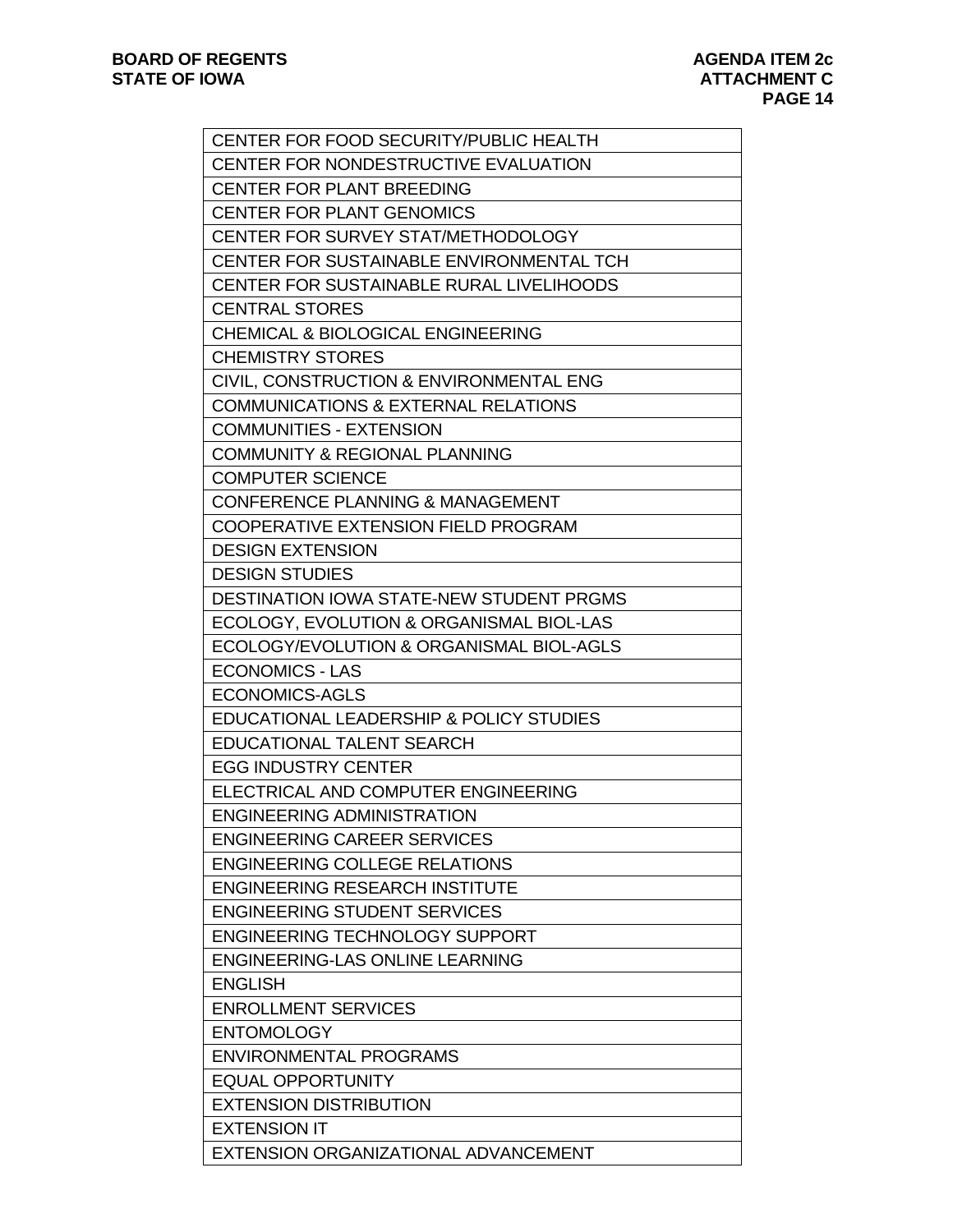| <b>FINANCE</b>                                      |
|-----------------------------------------------------|
| <b>FINANCE EXTENSION</b>                            |
| <b>FIRE SERVICE TRAINING BUREAU</b>                 |
| <b>FLIGHT SERVICE</b>                               |
| <b>FOOD SCIENCE &amp; HUMAN NUTRITION - AGLS</b>    |
| FOOD SCIENCE & HUMAN NUTRITION-H SCI                |
| <b>GENETICS INTERDISCIPLINARY</b>                   |
| <b>GENETICS, DEVELOPMENT &amp; CELL BIOLOGY-LAS</b> |
| <b>GENETICS/DEVELOPMENT &amp; CELL BIOLOGY-AGLS</b> |
| <b>GEOLOGICAL AND ATMOSPHERIC SCIENCES</b>          |
| <b>GLOBAL AGRICULTURE PROGRAMS</b>                  |
| <b>GLOBAL RESOURCE SYSTEMS</b>                      |
| <b>GOVERNMENT RELATIONS</b>                         |
| <b>GRADUATE COLLEGE</b>                             |
| <b>GRAPHIC DESIGN</b>                               |
| GREENLEE SCHOOL JOURNALISM/COMMUNICATION            |
| <b>HISTORY</b>                                      |
| <b>HONORS PROGRAM-PRV</b>                           |
| <b>HORTICULTURE</b>                                 |
| <b>HUMAN COMPUTER INTERACTION</b>                   |
| <b>HUMAN RESOURCES EXTENSION</b>                    |
| <b>HUMAN SCIENCES ADMINISTRATION</b>                |
| <b>HUMAN SCIENCES DISTANCE EDUCATION</b>            |
| <b>HUMAN SCIENCES STUDENT SERVICES</b>              |
| INDUSTRIAL & MANUFACTURING SYSTEMS ENGR             |
| <b>INDUSTRIAN DESIGN</b>                            |
| <b>INFORMATION ASSURANCE CTR</b>                    |
| <b>INFORMATION INFRASTRUCTURE INIT</b>              |
| INSTITUTE FOR DESIGN RESEARCH & OUTREACH            |
| <b>INSTITUTE FOR PHYSICAL RESEARCH &amp; TECH</b>   |
| <b>INSTITUTE FOR SOCIAL BEHAVIORAL RESEARCH</b>     |
| <b>INSTITUTIONAL RESEARCH</b>                       |
| <b>INTEGRATED STUDIO ARTS DESIGN</b>                |
| <b>INTENSIVE ENGLISH &amp; ORIENTATION PROGRAM</b>  |
| <b>INTERDISCIPLINARY GRADUATE STUDIES</b>           |
| <b>INTERIOR DESIGN</b>                              |
| <b>INTERNAL AUDIT</b>                               |
| <b>INTERNATIONAL PROGRAMS</b>                       |
| <b>INTERNATIONAL STUDENTS &amp; SCHOLARS</b>        |
| <b>IOWA CENTER FOR ADVANCED NEUROTOXICOLOGY</b>     |
| <b>IOWA ENERGY CENTER</b>                           |
| <b>IOWA PORK INDUSTRY CENTER</b>                    |
| <b>IPRT COMPANY ASSISTANCE CONTRACT RESRCH</b>      |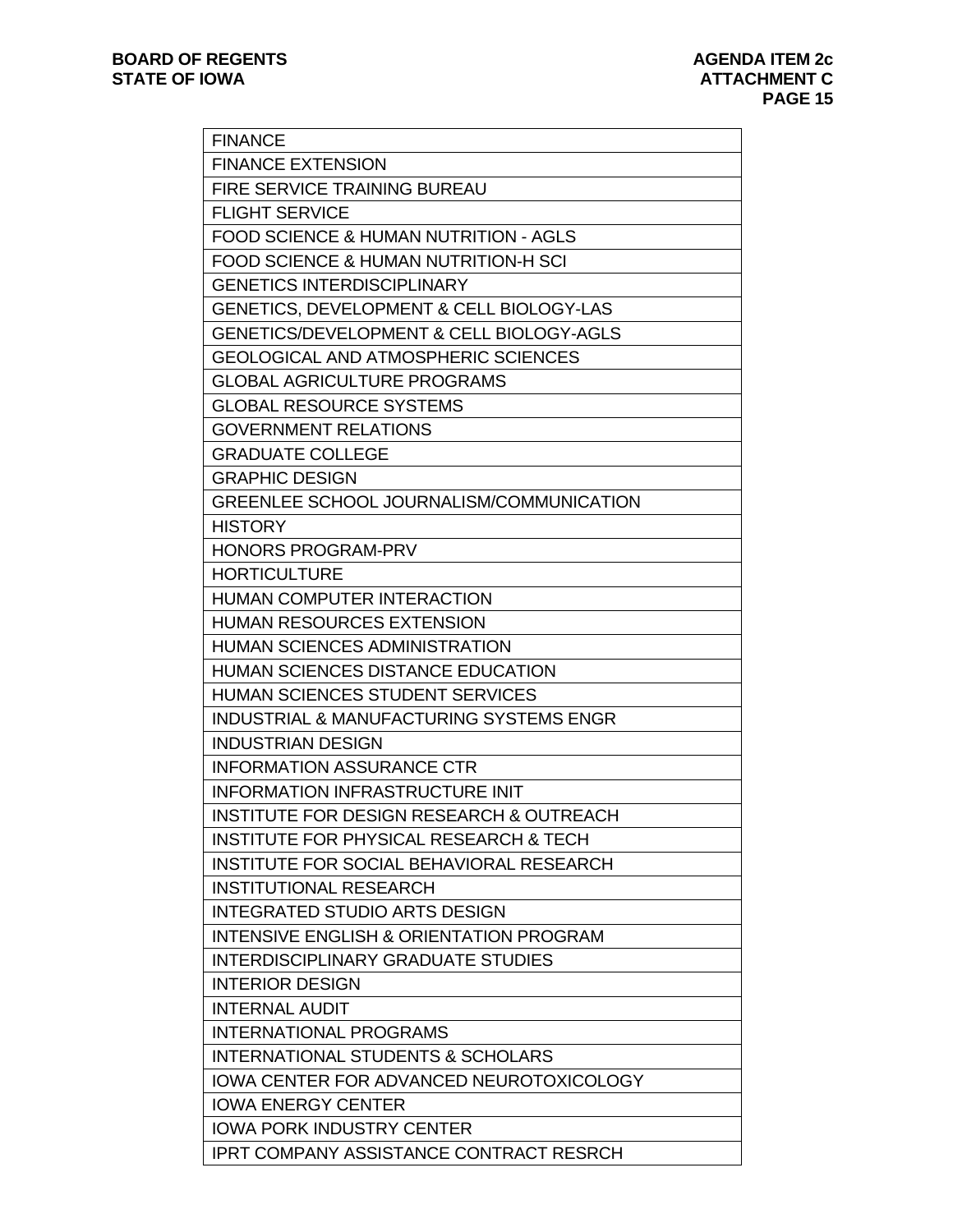| <b>ISU PAPPAJOHN CTR FOR ENTREPRENEURSHIP</b>   |
|-------------------------------------------------|
| <b>ISU RESEARCH FOUNDATION</b>                  |
| <b>ISU RESEARCH PARK</b>                        |
| IT SERVICES ACADEMIC TECHNOLOGIES               |
| IT SERVICES ADMINISTRATIVE SERVICES             |
| <b>IT SERVICES CUSTOMER SERVICES</b>            |
| IT SERVICES NETWORKS & COMMUNICATIONS           |
| IT SERVICES OFFICE OF CIO                       |
| IT SERVICES SECURITY AND POLICIES               |
| <b>IT SERVICES SYSTEMS &amp; OPERATIONS</b>     |
| <b>JOURNALISM &amp; MASS COMMUNICATION</b>      |
| <b>KINESIOLOGY</b>                              |
| <b>LAB ANIMAL RESOURCES</b>                     |
| <b>LANDSCAPE ARCHITECTURE</b>                   |
| <b>LECTURES PROGRAM</b>                         |
| <b>LEOPOLD CENTER</b>                           |
| LIBERAL ARTS & SCI STUDENT ACADEMIC SRV         |
| LIBERAL ARTS & SCIENCES ADMINISTRATION          |
| LIBERAL ARTS & SCIENCES CAREER SERVICES         |
| LIBERAL ARTS & SCIENCES CROSS DISCPL ST         |
| <b>MANAGEMENT</b>                               |
| <b>MARKETING</b>                                |
| <b>MATERIALS SCIENCE &amp; ENGINEERING</b>      |
| <b>MATHEMATICS</b>                              |
| <b>MECHANICAL ENGINEERING</b>                   |
| <b>MICROBIOLOGY</b>                             |
| <b>MICROELECTRONICS RESEARCH CENTER</b>         |
| <b>MIDWEST PLAN SERVICE</b>                     |
| <b>MILITARY SCIENCE &amp; TACTICS</b>           |
| MOLECULAR BIOLOGY BUILDING                      |
| <b>MULTICULTURAL STUDENT AFFAIRS</b>            |
| <b>MUSIC AND THEATRE</b>                        |
| NATURAL RESOURCE ECOLOGY AND MANAGEMENT         |
| <b>NAVAL SCIENCE</b>                            |
| <b>NUTRITION &amp; WELLNESS RESEARCH CENTER</b> |
| <b>NUTRITIONAL SCIENCES</b>                     |
| OFFICE FOR RESPONSIBLE RESEARCH                 |
| OFFICE OF INTELLCTL PROP & TECH TRANSFER        |
| <b>OMBUDS OFFICE</b>                            |
| <b>ORIENTATION - NEW STUDENT PROGRAMS</b>       |
| <b>OWA BEEF CENTER</b>                          |
| <b>PARKING</b>                                  |
| PARTNERSHIPS IN PREVENTION SCIENCE INST         |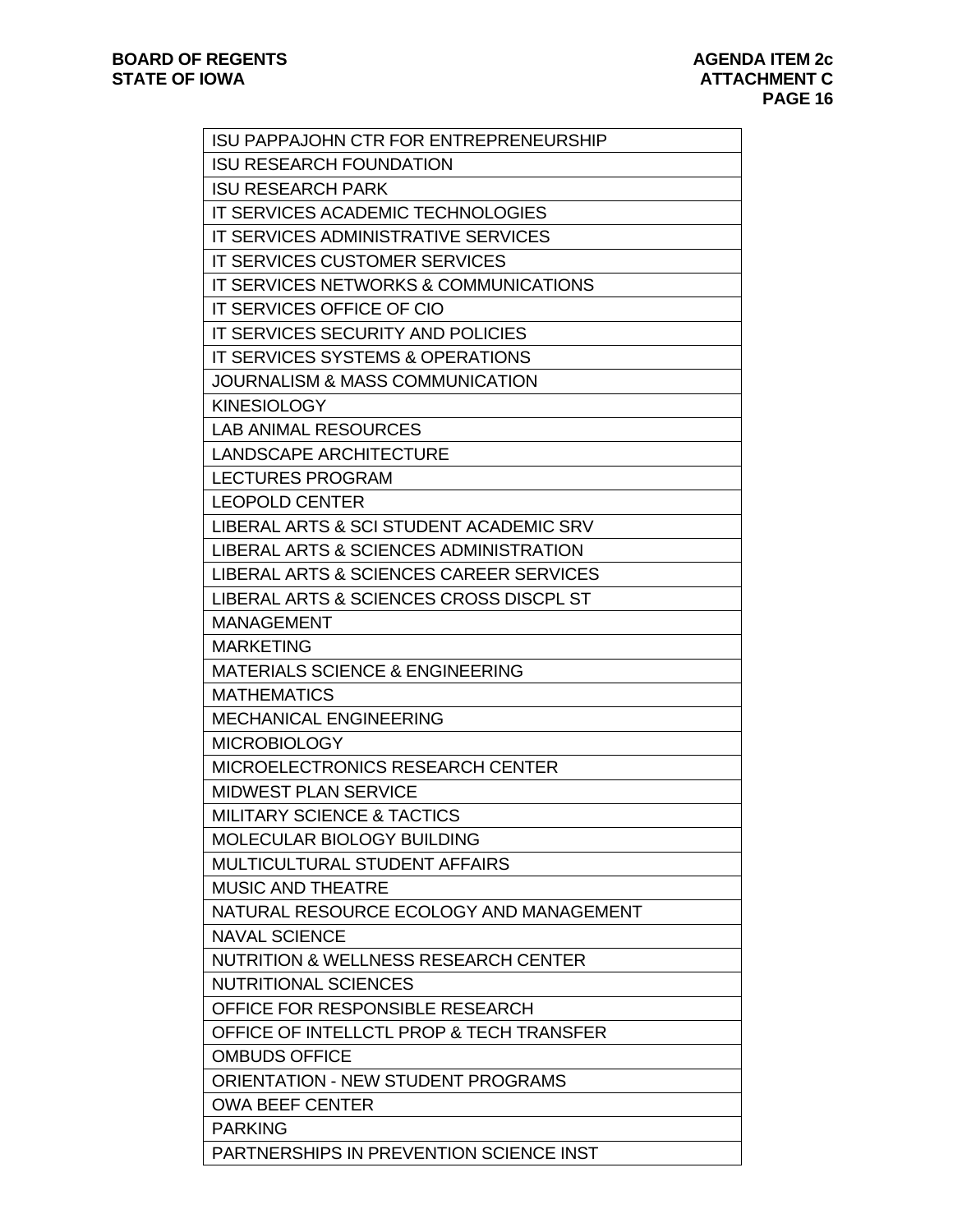| PHILOSOPHY & RELIGIOUS STUDIES                    |
|---------------------------------------------------|
| PHYSICS & ASTRONOMY                               |
| PLANT SCIENCES INSTITUTE                          |
| POLITICAL SCIENCE                                 |
| <b>PRESIDENT</b>                                  |
| <b>PROG FOR WOMEN IN SCIENCE &amp; ENGR</b>       |
| <b>PSYCHOLOGY</b>                                 |
| <b>PURCHASING</b>                                 |
| <b>RECEIVABLES OFFICE</b>                         |
| <b>RECREATION SERVICES</b>                        |
| <b>REIMAN GARDENS-VPBF</b>                        |
| <b>RESIDENCE LIFE</b>                             |
| <b>RISK MANAGEMENT</b>                            |
| SEED SCIENCE CENTER - EXPERIMENT STATION          |
| <b>SEED SCIENCE CENTER - EXTENSION</b>            |
| SENIOR VICE PRESIDENT AND PROVOST                 |
| SMALL BUSINESS DEVELOPMENT CENTER                 |
| SOCIOLOGY - AGLS                                  |
| SOCIOLOGY - LAS                                   |
| <b>SPONSORED PROGRAMS</b>                         |
| SPONSORED PROGRAMS ACCOUNTING                     |
| <b>STATISTICAL LABORATORY</b>                     |
| <b>STATISTICS</b>                                 |
| <b>STATISTICS CALS</b>                            |
| STUDENT COUNSELING SERVICE                        |
| <b>STUDENT FINANCIAL AID</b>                      |
| STUDENT SUPPORT SERVICES PROGRAM                  |
| STUDY ABROAD CENTER                               |
| <b>SUPPLY CHAIN &amp; INFORMATION SYSTEMS</b>     |
| SURVEY AND BEHAVIORAL RESEARCH SERVICES           |
| <b>TRANSPORTATION SERVICES</b>                    |
| <b>TREASURER</b>                                  |
| UNIVERSITY COUNSEL                                |
| UNIVERSITY MARKETING & PROMOTIONS                 |
| UNIVERSITY MUSEUMS                                |
| UNIVERSITY RELATIONS                              |
| <b>UPWARD BOUND</b>                               |
| UTILITIES ENTERPRISE-FPM                          |
| <b>VALUE ADDED AGRICULTURE-EXTENSION</b>          |
| <b>VEENKER MEMORIAL GOLF COURSE</b>               |
| <b>VET DIAGNOSTIC &amp; PRODUCTION ANIMAL MED</b> |
| VET MICROBIOLOGY & PREVENTIVE MEDICINE            |
| <b>VETERINARY CLINICAL SCIENCES</b>               |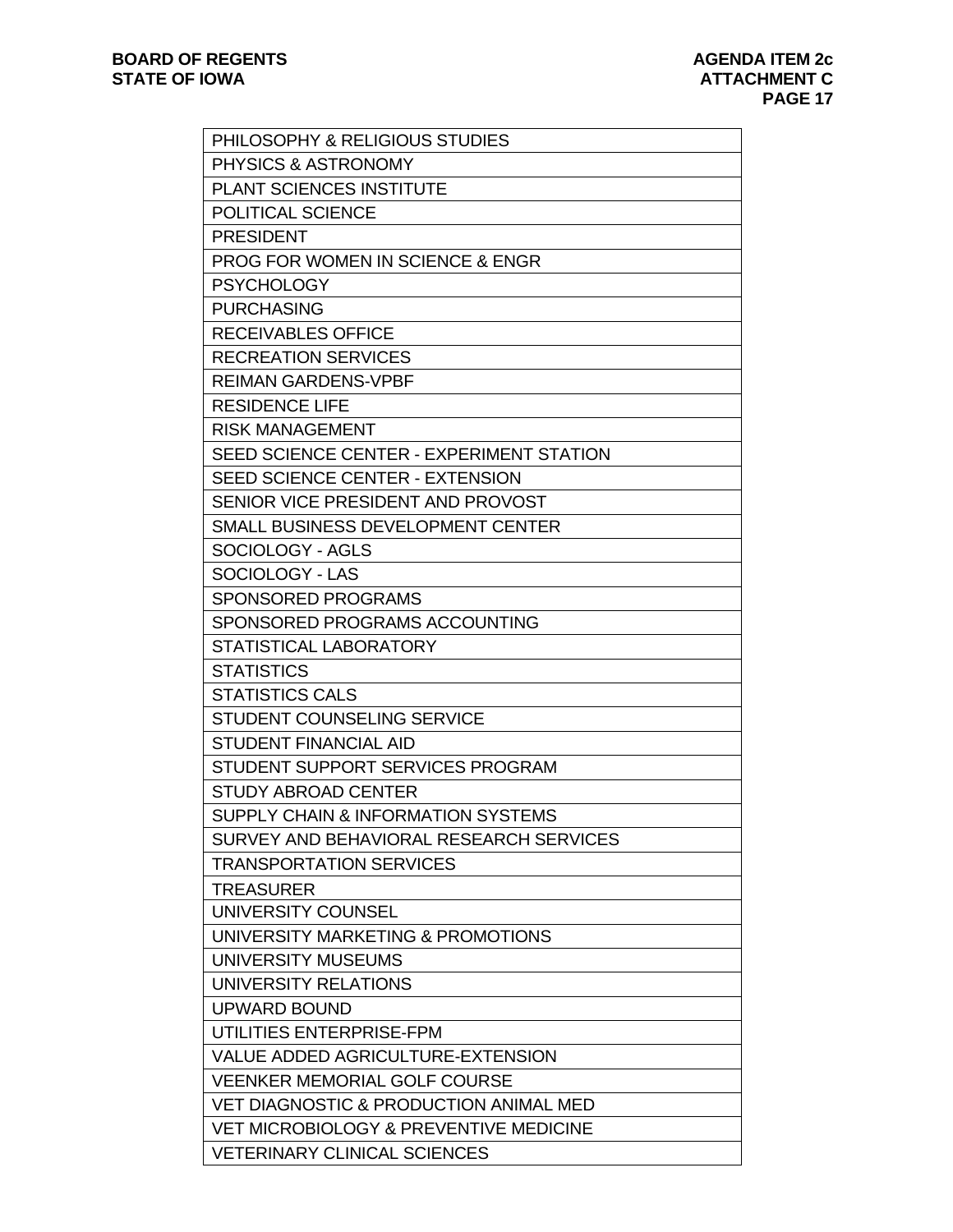| <b>VETERINARY MEDICINE ADMINISTRATION</b> |
|-------------------------------------------|
| <b>VETERINARY PATHOLOGY</b>               |
| VICE PRESIDENT BUSINESS & FINANCE         |
| VICE PRESIDENT FOR EXTENSION AND OUTREACH |
| VICE PRESIDENT FOR RESEARCH & ECON DEVEL  |
| <b>VICE PRESIDENT STUDENT AFFAIRS</b>     |
| VIRTUAL REALITY APPLICATIONS CENTER       |
| WATER RESOURCES RESEARCH INSTITUTE        |
| <b>WOI RADIO</b>                          |
| <b>WOMEN'S CENTER - STUDENT AFFAIRS</b>   |
| <b>WOMENS STUDIES</b>                     |
| <b>WORLD LANGUAGES AND CULTURES</b>       |
|                                           |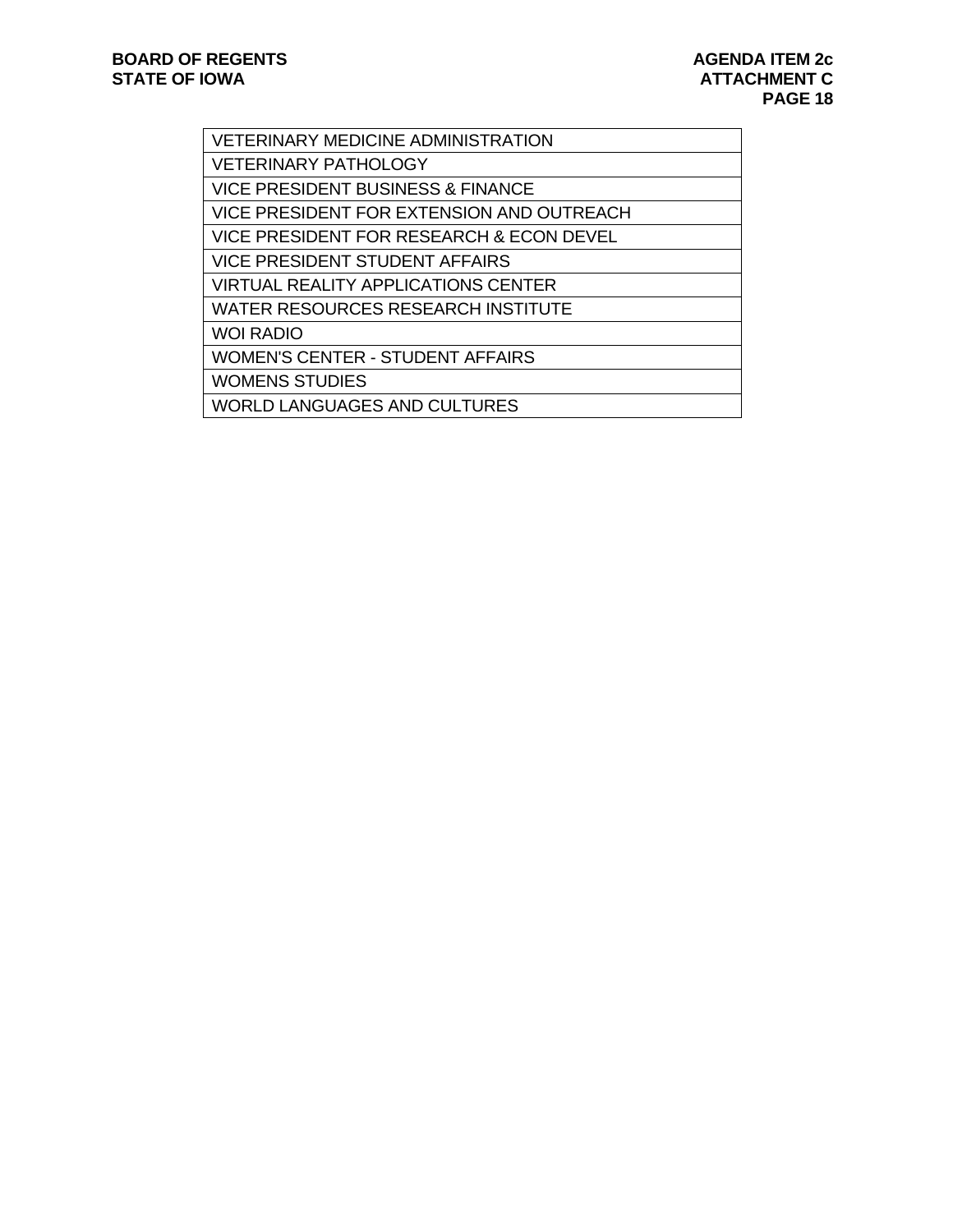### **UNIVERSITY OF NORTHERN IOWA DEPARTMENTS WITH 28 OR FEWER FTE**

| <b>Academic Advising</b>                             |
|------------------------------------------------------|
| <b>Academic Learning Center</b>                      |
| Accounting                                           |
| Admissions                                           |
| AF - Technology Services                             |
| Applied Human Sciences, School of                    |
| Art                                                  |
| Biology                                              |
| <b>Broadcasting Services</b>                         |
| <b>Business Operations</b>                           |
| <b>Career Services</b>                               |
| Center for Early Developmental Education             |
| Center for Energy & Environmental Education          |
| Center for Excellence in Teaching & Learning         |
| <b>Center for Multicultural Education</b>            |
| Center for Social & Behavioral Research              |
| <b>Center for Social &amp; Behavioral Sciences</b>   |
| Center for Teaching & Learning Mathematics           |
| <b>Chemistry &amp; Biochemistry</b>                  |
| <b>Child Development Center</b>                      |
| <b>Classic Upward Bound</b>                          |
| <b>College of Business Admin Support Services</b>    |
| <b>College of Business Administration</b>            |
| <b>College of Education</b>                          |
| <b>College of Education Student Advising</b>         |
| College of Humanities, Arts & Sciences               |
| <b>Communication Sciences &amp; Disorders</b>        |
| <b>Communication Studies</b>                         |
| Compliance & Equity Management                       |
| <b>Computer Science</b>                              |
| <b>Continuing Education &amp; Special Programs</b>   |
| <b>Counseling Center</b>                             |
| Curriculum & Instruction                             |
| Dean of Students                                     |
| <b>Disability Services</b>                           |
| <b>Earth Science</b>                                 |
| Economics                                            |
| Educational Leadership & Postsecondary Education     |
| <b>Educational Opportunity Center</b>                |
| <b>Educational Psychology &amp; Foundations</b>      |
| <b>Educational Talent Search</b>                     |
| Environmental Health & Safety                        |
| <b>Environmental Science Programs</b>                |
| EOP/SCS                                              |
| <b>Executive Vice President &amp; Provost</b>        |
| Finance                                              |
| <b>Financial Accounting &amp; Reporting Services</b> |
| <b>Financial Aid</b>                                 |
|                                                      |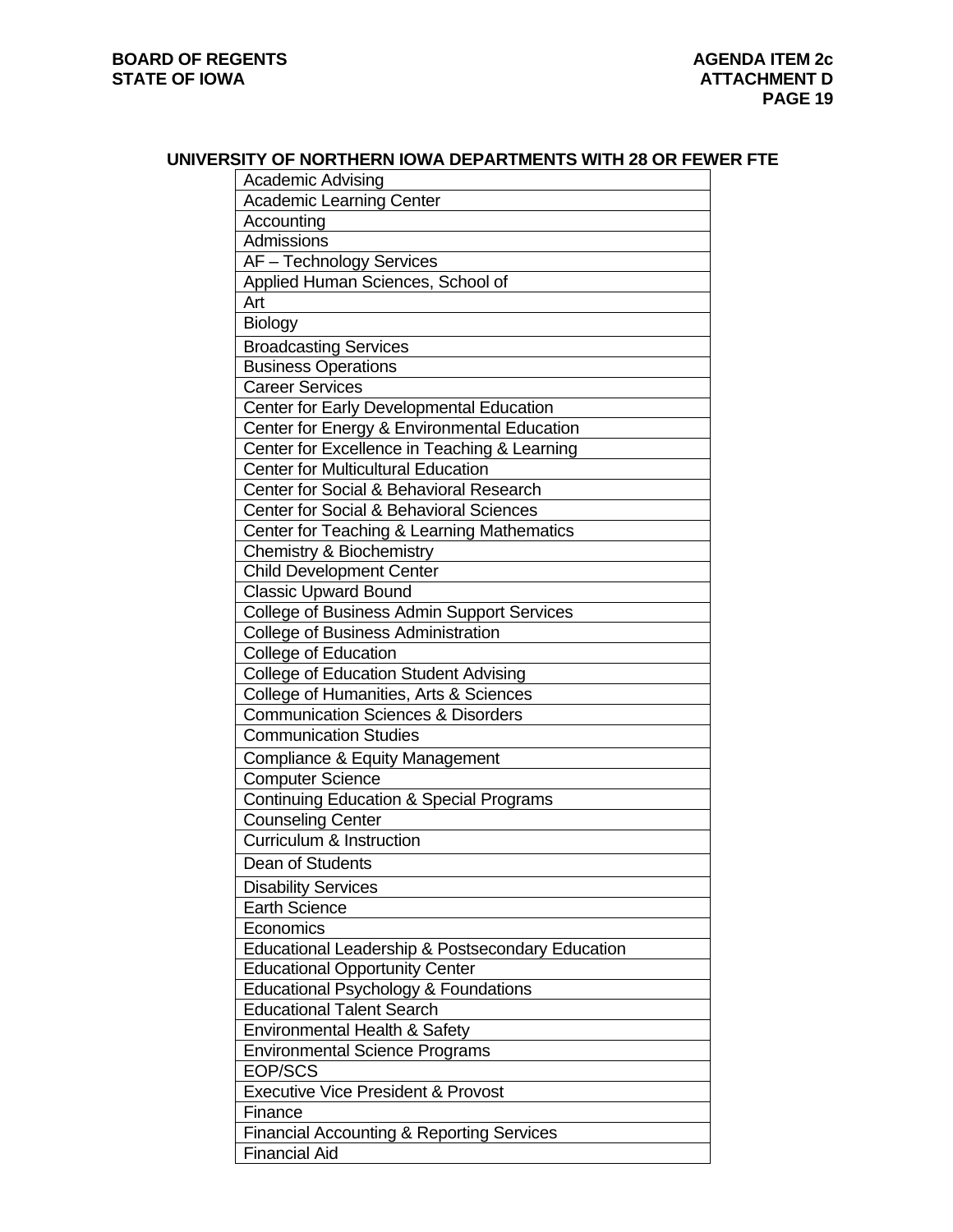| Gallagher-Bluedorn Performing Arts Center                                            |
|--------------------------------------------------------------------------------------|
| Geography                                                                            |
| <b>Graduate College</b>                                                              |
| <b>History</b>                                                                       |
| <b>Human Resource Services</b>                                                       |
| IA Math Science Educational Partnership                                              |
| <b>Individual Studies</b>                                                            |
| <b>Institutional Research</b>                                                        |
| <b>Internal Audit</b>                                                                |
| <b>International Programs</b>                                                        |
| Culture & Intensive English Program                                                  |
| <b>International Programs</b>                                                        |
| <b>International Services</b>                                                        |
| <b>Study Abroad Center</b>                                                           |
| <b>Instructional Resources &amp; Technology Services</b>                             |
|                                                                                      |
| Languages & Literature<br>Management                                                 |
| Marketing                                                                            |
| <b>Mathematics</b>                                                                   |
|                                                                                      |
| <b>Maucker Union Administration</b>                                                  |
| <b>Military Science-ROTC</b>                                                         |
| <b>McNair Scholars</b>                                                               |
| Music, School of                                                                     |
| <b>North American Review</b>                                                         |
| Northern Iowan                                                                       |
| Office of Academic Assessment                                                        |
| Office of Student Field Experiences                                                  |
| Philosophy & World Religions                                                         |
| <b>Physics</b><br><b>Political Science</b>                                           |
| President's Office                                                                   |
|                                                                                      |
| Psychology                                                                           |
| <b>Public Policy Program</b>                                                         |
| <b>Public Safety</b><br>Recycling & Reuse Technology Transfer Center                 |
| Registrar's Office                                                                   |
| Research & Sponsored Programs                                                        |
| <b>Science Education</b>                                                             |
| <b>Social Work</b>                                                                   |
|                                                                                      |
| Sociology, Anthropology & Criminology                                                |
| Southwest Iowa Regents Center<br>Special Assistant to President/Board & Governmental |
| <b>Relations</b>                                                                     |
| <b>Special Education</b>                                                             |
| <b>Student Health Clinic</b>                                                         |
| <b>Student Health Clinic Administration</b>                                          |
| <b>Student Health Clinic Lab</b>                                                     |
| <b>Student Health Clinic Patient Care</b>                                            |
| <b>Student Health Clinic Patient Records</b>                                         |
| <b>Student Health Clinic Pharmacy</b>                                                |
|                                                                                      |